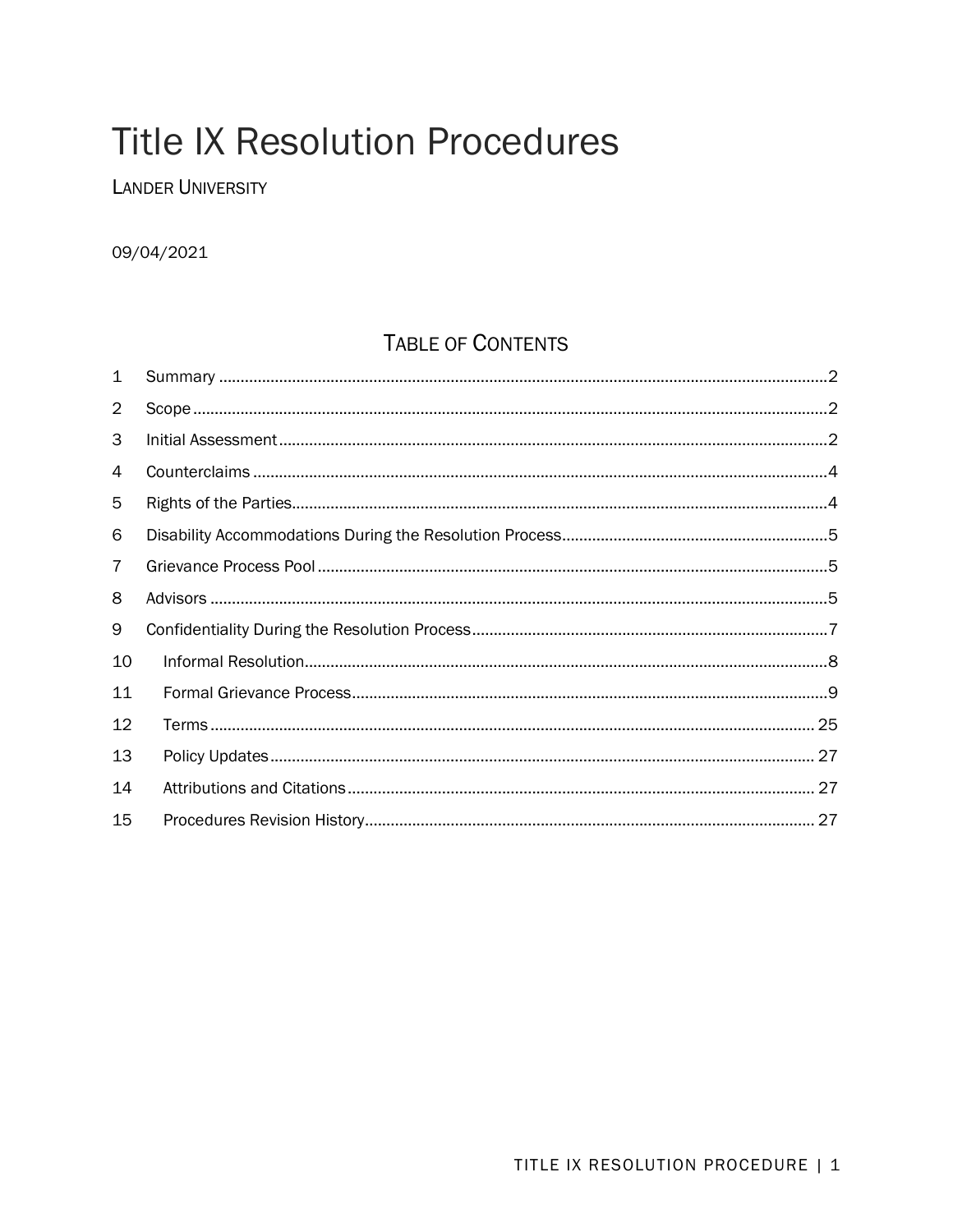# 1 Summary

These procedures are intended to meet Lander University's responsibilities under the provisions as required by the Title IX Regulations. When brought to the attention of Lander University, issues deemed Title IX will be promptly and fairly addressed and remedied by Lander University in accordance with the below resolution process. Lander University values and upholds the dignity of all members of its community and strives to balance the rights of the parties in the grievance process during what is often a difficult time for all involved.

# 2 Scope

The core purpose of these procedures are to address all forms of sexual harassment and retaliation as defined by Title IX. When the respondent is a member of the Lander University community, a grievance process may be available regardless of the status of the complainant, who may or may not be a member of the Lander University community. This community includes, but is not limited to, students, student organizations, faculty, administrators, staff, and such third parties as guests, visitors, volunteers, invitees, and campers.

Lander University must dismiss a formal complaint or any allegations therein if, at any time during the investigation or hearing, it is determined that: 1) The conduct alleged in the formal complaint would not constitute sexual harassment as defined in the policy hereinabove, even if proven; 2) The conduct did not occur in an educational program or activity controlled by Lander University (including buildings or property controlled by recognized student organizations); Lander University does not have control of the respondent; and/or 3) The conduct did not occur against a person in the United States.

All other allegations of misconduct that fall outside the scope of Title IX will be addressed through procedures as outlined in otherwise pertinent, published policies.

Lander University may dismiss a formal complaint or any allegations therein if, at any time during the investigation or hearing: 1) A complainant notifies the Title IX coordinator, in writing, that the complainant would like to withdraw the formal complaint or any allegations therein; 2) The respondent is no longer enrolled in or employed by Lander University; or 3) Specific circumstances prevent Lander University from gathering evidence sufficient to reach a determination as to the formal complaint or allegations therein.

Upon any dismissal, Lander University will promptly send written notice of the dismissal and the rationale for doing so simultaneously to the parties. This dismissal decision is appealable by any party under the procedures for appeal. A decision not to dismiss is also appealable by any party claiming that a dismissal is required or appropriate. It is also important to note that a complainant who decides to withdraw a complaint may later request to reinstate it.

# 3 Initial Assessment

Upon receipt of a complaint or notice to the Title IX coordinator of an alleged violation, Lander University initiates a prompt initial assessment to determine the necessary steps to be followed. The Title IX coordinator works with the complainant to determine whether the complainant prefers a supportive and remedial response, an informal resolution option, or a formal investigation and grievance process.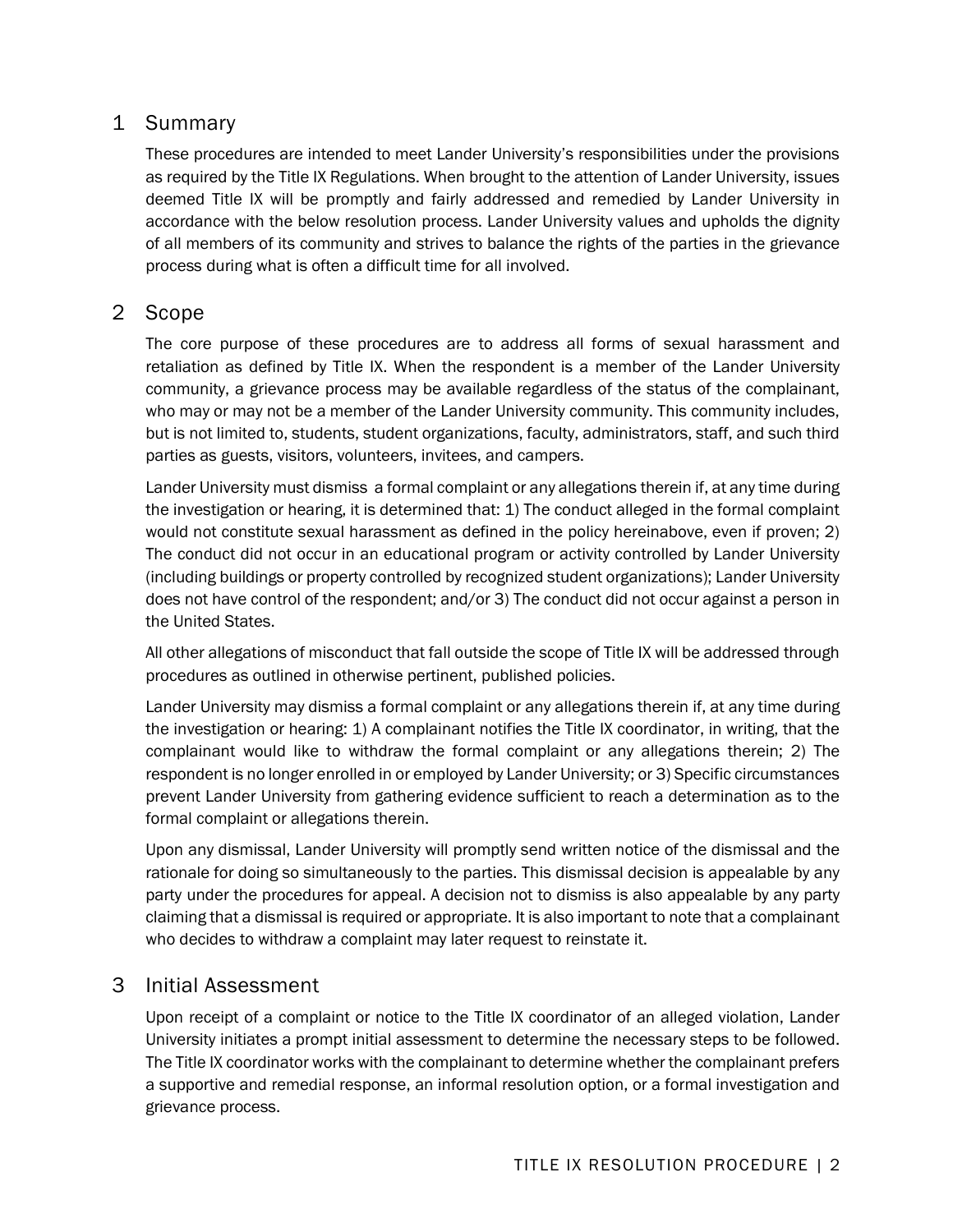Lander University will initiate at least one of three responses: 1) Offering supportive measures because the complainant does not want to proceed formally; 2) An informal resolution; and/or 3) A formal grievance process, including an investigation and a hearing.

The steps of an initial assessment can include:

- 3.1 If notice is given, the Title IX coordinator seeks to determine if the person impacted wishes to make a formal complaint and will assist them to do so, if desired.
- 3.2 If the person does not wish to do so, the Title IX coordinator determines whether to initiate a complaint because a violence risk assessment indicates a compelling threat to health and/or safety.
- 3.3 If a formal complaint is received, the Title IX coordinator assesses its sufficiency and works with the complainant to ensure that it is correctly completed.
- 3.4 The Title IX coordinator reaches out to the complainant to offer supportive measures.
- 3.5 The Title IX coordinator works with the complainant to ensure that they are aware of the right to have an advisor.
- 3.6 If a supportive and remedial response is preferred, the Title IX coordinator works with the complainant to identify their wishes and then seeks to facilitate implementation. No formal grievance process is initiated, although the complainant can elect to initiate one later, if desired.
- 3.7 If an informal resolution option is preferred by the complainant, the Title IX coordinator will assess whether the complaint is suitable for informal resolution, and which informal mechanism may best serve the situation, as applicable. The Title IX coordinator may also seek to determine if the respondent is willing to engage in informal resolution.
- 3.8 If a formal grievance process is preferred, the Title IX coordinator determines if the alleged misconduct falls within the scope of Title IX. If so, the Title IX coordinator will initiate a formal investigation and grievance process, direct the investigation to address an incident and/or a pattern of alleged misconduct and/or a culture/climate issue, based on the nature of the complaint.
- 3.9 If not, the Title IX coordinator determines that Title IX does not apply and will "dismiss" that aspect of the complaint, if any. As appropriate, the Title IX coordinator will assess which policies apply and which resolution process is suitable. Please note that dismissing a complaint under Title IX is merely procedural and does not limit Lander University's authority to address a complaint with an appropriate process and remedies.

The investigation and grievance process will determine whether or not the policy has been violated. If so, Lander University will promptly implement effective remedies designed to ensure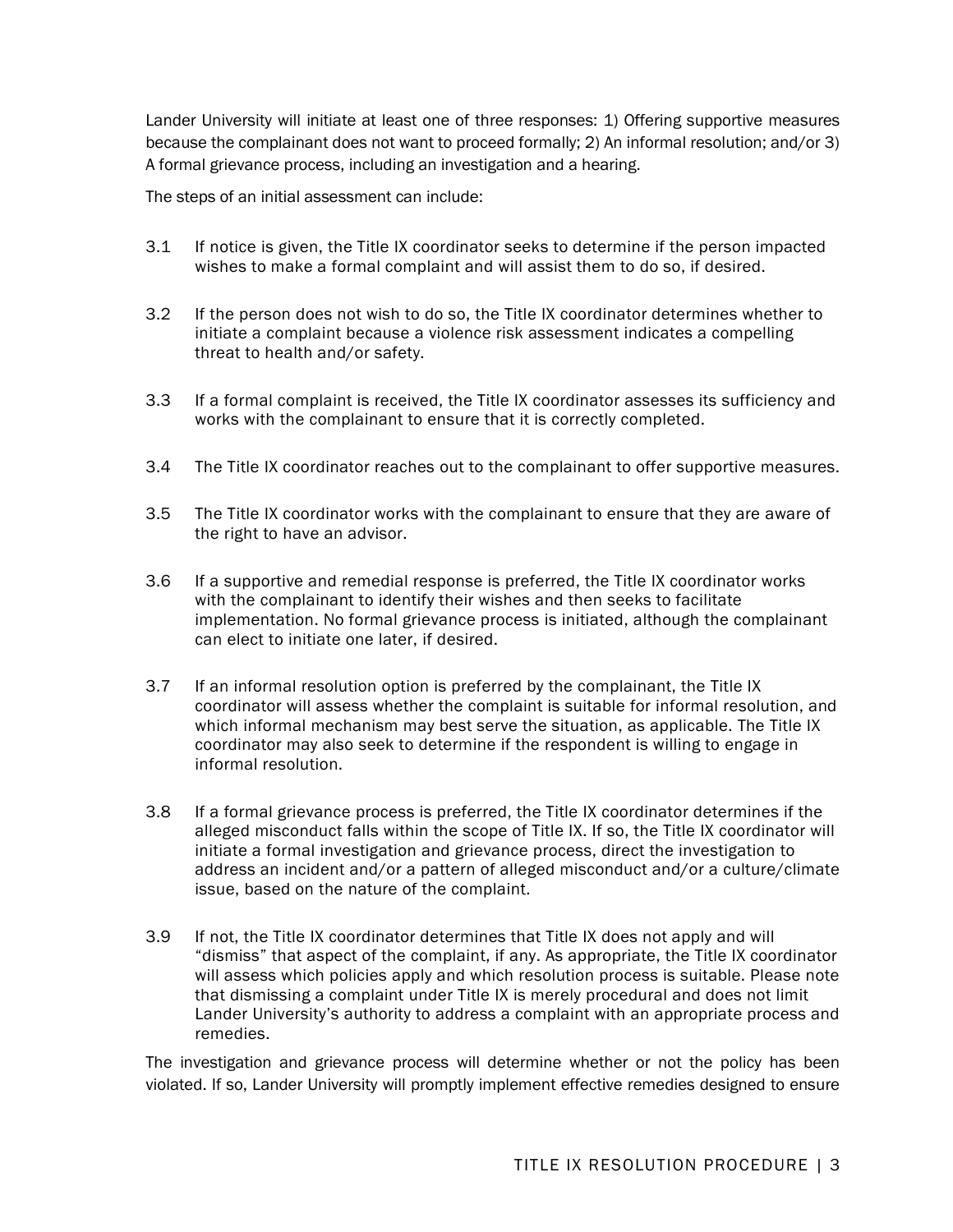that it is not deliberately indifferent to harassment or discrimination, the potential recurrence, or the effects.

# 4 Counterclaims

Lander University is obligated to ensure that the grievance process is not abused for retaliatory purposes. Lander University permits the filing of counterclaims, but uses an initial assessment, described above, to assess whether the allegations in the counterclaim are made in good faith. Counterclaims by a respondent may be made in good faith, but they may also be, on occasion, made for purposes of retaliation. Counterclaims made with retaliatory intent will not be permitted. Counterclaims determined to have been made in good faith will be processed using the grievance procedures below. Investigation of such claims may take place after resolution of the underlying initial allegation, in which case a delay may occur. Counterclaims may also be resolved through the same investigation as the underlying allegation, at the discretion of the Title IX coordinator. When counterclaims are not made in good faith, they will be considered retaliatory and may constitute a violation policy.

# 5 Rights of the Parties

- 5.1 The right to an equitable investigation and resolution of all credible allegations of prohibited harassment or discrimination made in good faith to Lander University officials.
- 5.2 The right to timely written notice of all alleged violations, including the identity of the parties involved (if known), the precise misconduct being alleged, the date and location of the alleged misconduct (if known), the implicated policies and procedures, and possible sanctions.
- 5.3 The right to timely written notice of any material adjustments to the allegations (e.g., additional incidents or allegations, additional complainants, unsubstantiated allegations) and any attendant adjustments needed to clarify potentially implicated policy violations.
- 5.4 The right to be informed, in advance, of any public release of information regarding the allegation(s) or underlying incident(s), whenever possible.
- 5.5 The right not to have any personally identifiable information released to the public without consent provided, except to the extent permitted by law.
- 5.6 The right to be treated with respect by Lander University officials.
- 5.7 The right to have Lander University policies and procedures followed without material deviation.
- 5.8 The right not to be pressured to mediate or otherwise informally resolve any reported misconduct involving violence, including sexual violence.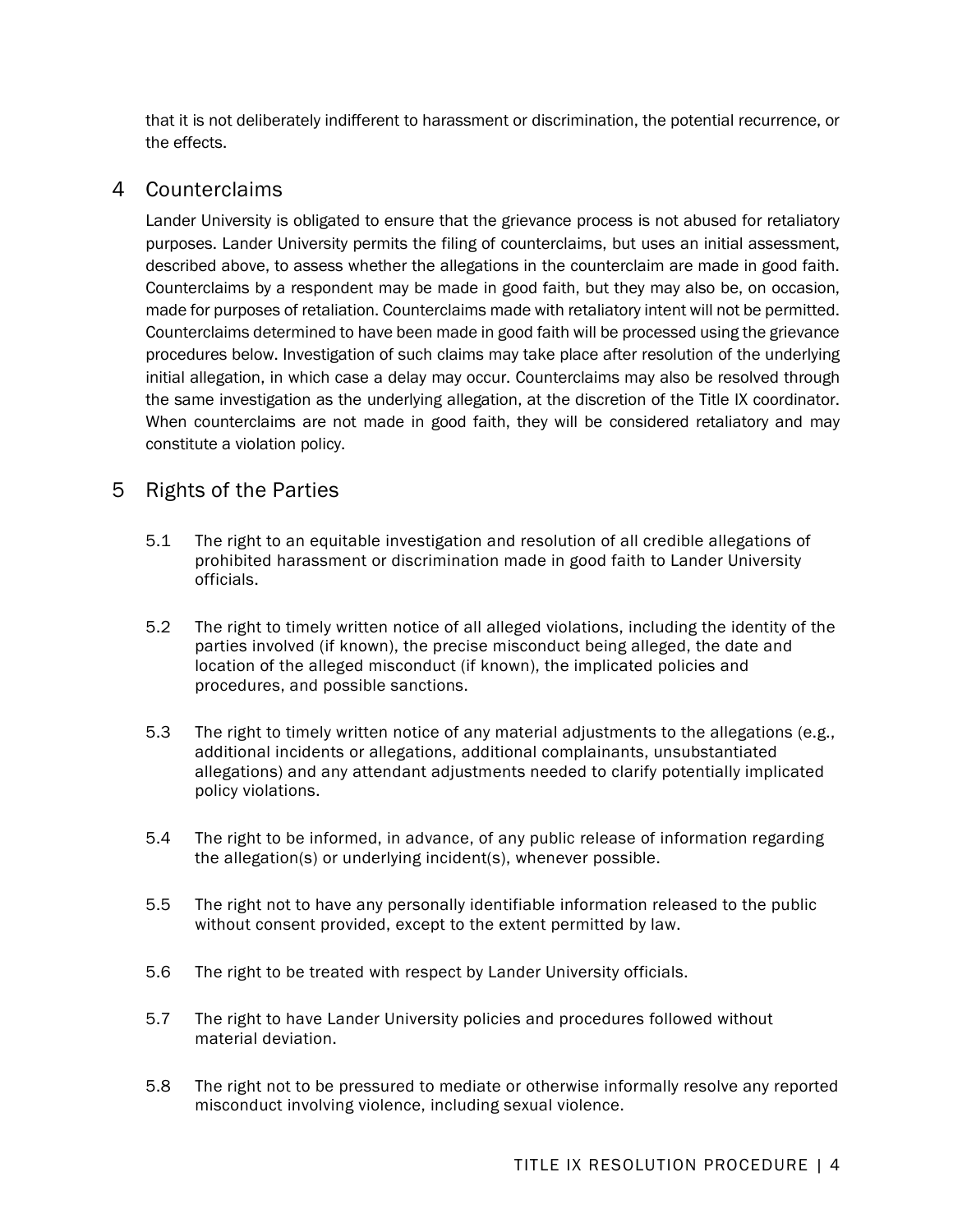5.9 The right not to be discouraged by Lander University officials from reporting sexual misconduct or discrimination to on-campus and/or off-campus authorities.

# 6 Disability Accommodations During the Resolution Process

Lander University is committed to providing reasonable accommodations and support to qualified students, employees, or others with disabilities to ensure equal access to Lander University resolution processes. Any person needing such accommodations or support should contact the director of disability services or the director of human resources, as applicable. The appropriate official will review the request and, in consultation with the person requesting the accommodation and determine which accommodations are appropriate and necessary for full participation in the process.

# 7 Grievance Process Pool

The formal grievance process relies on a pool of administrators, faculty, and/or staff to carry out the process. External, trained third-party neutral professionals may also be used to serve in pool roles. Members of the pool can serve in any of the following roles, at the direction of the Title IX coordinator:

- To provide appropriate intake of and initial guidance pertaining to complaints.
- To act as an advisor to the parties.
- To serve in a facilitation role in informal resolution or alternate resolution.
- To perform or assist with initial assessment.
- To investigate complaints.
- To serve as a hearing facilitator (process administrator, no decision-making role).
- To serve as a decision-maker regarding the complaint.
- To serve as an appeal decision-maker.

The Title IX coordinator appoints the pool, which acts with independence and impartiality. While members of the pool are typically trained in a variety of skill sets and can rotate among the different roles listed above in different cases, Lander University can also designate standing roles for individuals in the pool. This process of role assignment may be the result of specific skills, aptitudes, or talents identified in members of the pool that make them best suited to particular roles. In accordance with federal regulations, pool members will be trained annually.

# 8 Advisors

## 8.1 Who Can Serve as an Advisor?

The advisor may be a friend, mentor, family member, attorney, or any other individual a party chooses to advise, support, and/or consult with them throughout the resolution process. The parties may choose advisors from inside or outside of the Lander University community. The Title IX coordinator will also offer to assign a trained advisor for any party if the party so chooses. If the parties choose an advisor from the pool available from Lander University, the advisor will be trained by Lander University and be familiar with the Lander University resolution process. If the parties choose an advisor from outside of the pool of those identified by Lander University, the advisor may not have been trained by Lander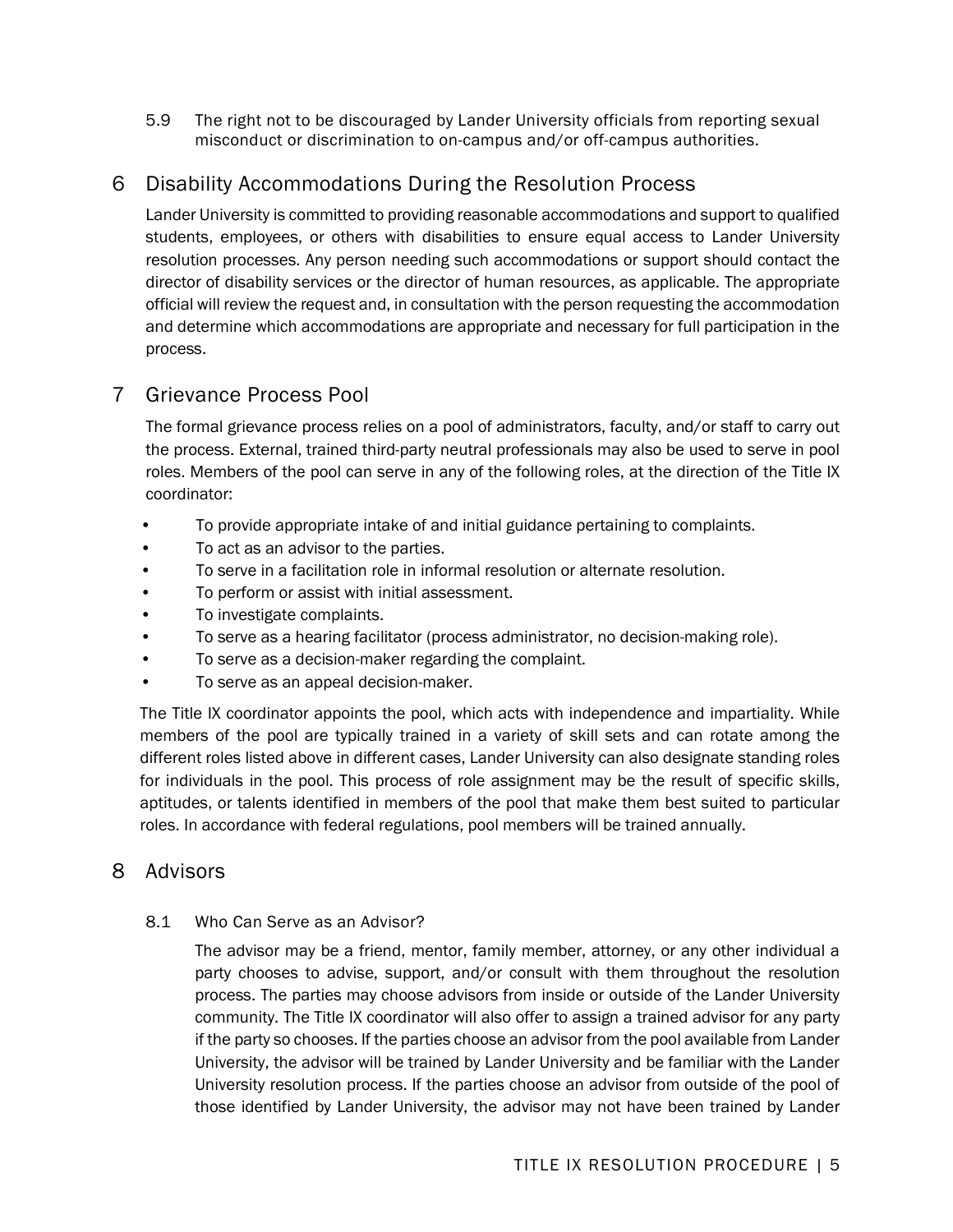University and may not be familiar with Lander University's policies and procedures. Parties also have the right to choose not to have an advisor in the initial stages of the resolution process, prior to a hearing.

#### 8.2 Advisors in Hearings/Lander University-Appointed Advisor

Under U.S. Department of Education regulations applicable to Title IX, cross-examination is required during the hearing, but must be conducted by the parties' advisors. The parties are not permitted to directly cross-examine each other or any witnesses. If a party does not have an advisor for a hearing, Lander University will appoint a trained advisor for the limited purpose of conducting any cross-examination. A party may reject this appointment and choose their own advisor, but they may not proceed without an advisor. If the party's advisor will not conduct cross-examination, Lander University will appoint an advisor who will do so, regardless of the participation or non-participation of the advised party in the hearing itself. Extensive questioning of the parties and witnesses may also be conducted by the decision-maker during the hearing.

#### 8.3 Advisor's Role

The parties may be accompanied by their advisor in all meetings and interviews at which the parties are entitled to be present, including intake and interviews. Advisors should help the parties prepare for each meeting and are expected to advise ethically, with integrity, and in good faith. Lander University cannot guarantee equal advisory rights, meaning that if one party selects an advisor that is an attorney, but the other party does not have access to an attorney, Lander University is not obligated to provide an attorney.

## 8.4 Pre-Interview Meetings

Advisors may request to meet with the administrative officials conducting interviews/meetings in advance of these interviews or meetings. This pre-meeting allows advisors to clarify and understand their role and Lander University's policies and procedures.

## 8.5 Advisor Violations of Lander University Policy

All advisors are subject to the same Lander University policies and procedures, whether or not they are attorneys. Advisors are expected to advise their advisees without disrupting proceedings. Advisors should not address Lander University officials in a meeting or interview unless invited to do so (e.g., asking procedural questions). The advisor may not make a presentation or represent their advisee during any meeting or proceeding and may not speak on behalf of the advisee to the investigator or other decision-maker except in a hearing proceeding during cross-examination. The parties are expected to ask and respond to questions on their own behalf throughout the investigation phase of the resolution process. Although the advisor generally may not speak on behalf of their advisee, the advisor may consult with their advisee, either privately, as needed, or by conferring or passing notes during any resolution process meeting or interview. For longer or more involved discussions, the parties and their advisors should ask for breaks to allow for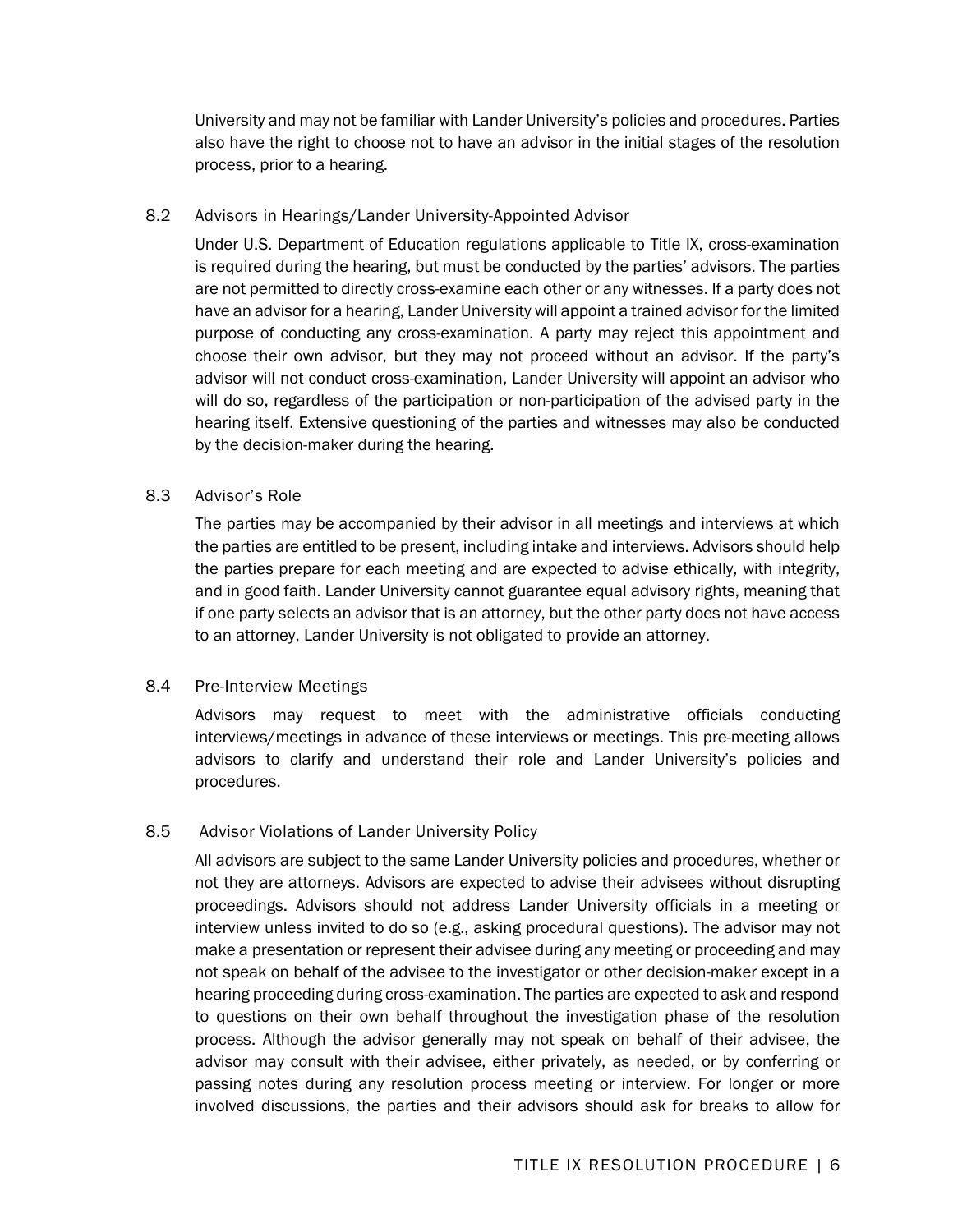private consultation. Any advisor who oversteps their role as defined by this policy will be warned only once. If the advisor continues to disrupt or otherwise fails to respect the limits of the advisor role, the meeting will be ended, or other appropriate measures implemented. Subsequently, the Title IX coordinator will determine how to address the advisor's noncompliance and any future role.

## 8.6 Privacy and Sharing Information with the Advisor

Lander University expects that the parties may wish to have Lander University share documentation and evidence related to the allegations with their advisors. Parties may share this information directly with their advisor or other individuals if they wish. Doing so may help the parties participate more meaningfully in the resolution process. Before information can be released directly to an advisor, the involved parties must provide acknowledged consent. Advisors are expected to maintain the privacy of the records shared with them. Pursuant to FERPA, these records may not be shared with third parties, disclosed publicly, or used for purposes not explicitly authorized by Lander University. Lander University may seek to restrict the role of any advisor who does not respect the sensitive nature of the process or who fails to abide by privacy expectations as set forth.

## 8.7 Expectations of an Advisor

Lander University generally expects an advisor to adjust their schedule to attend meetings when planned; however, scheduling adjustments may be made to accommodate an advisor's inability to attend, as long as doing so does not cause an unreasonable delay. Lander University may also make reasonable provisions to allow an advisor who cannot attend in person to attend a meeting by telephone, video conferencing, or other similar technologies that are readily available and convenient.

## 8.8 Expectations of the Parties with Respect to Advisors

A party may elect to change advisors during the process and is not obligated to use the same advisor throughout. The parties are expected to inform the investigator of the identity of their advisor at least two (2) business days before the date of their first meeting with the investigator or as soon as possible if a more expeditious meeting is necessary or desired. Parties are expected to provide timely notice to the Title IX coordinator if they change advisors at any time. It is assumed that, if a party changes their advisor, consent to share information with the previous advisor is terminated and a release for the new advisor must be secured. Parties are expected to inform the Title IX coordinator of the identity of their hearing advisor at least two (2) business days before the hearing.

# 9 Confidentiality During the Resolution Process

Resolution proceedings are confidential. All persons present at any time during the resolution process are expected to maintain the privacy of the proceedings in accordance with Lander University policy. While there is an expectation of privacy regarding the information that investigators share with parties during interviews, the parties have discretion to share their own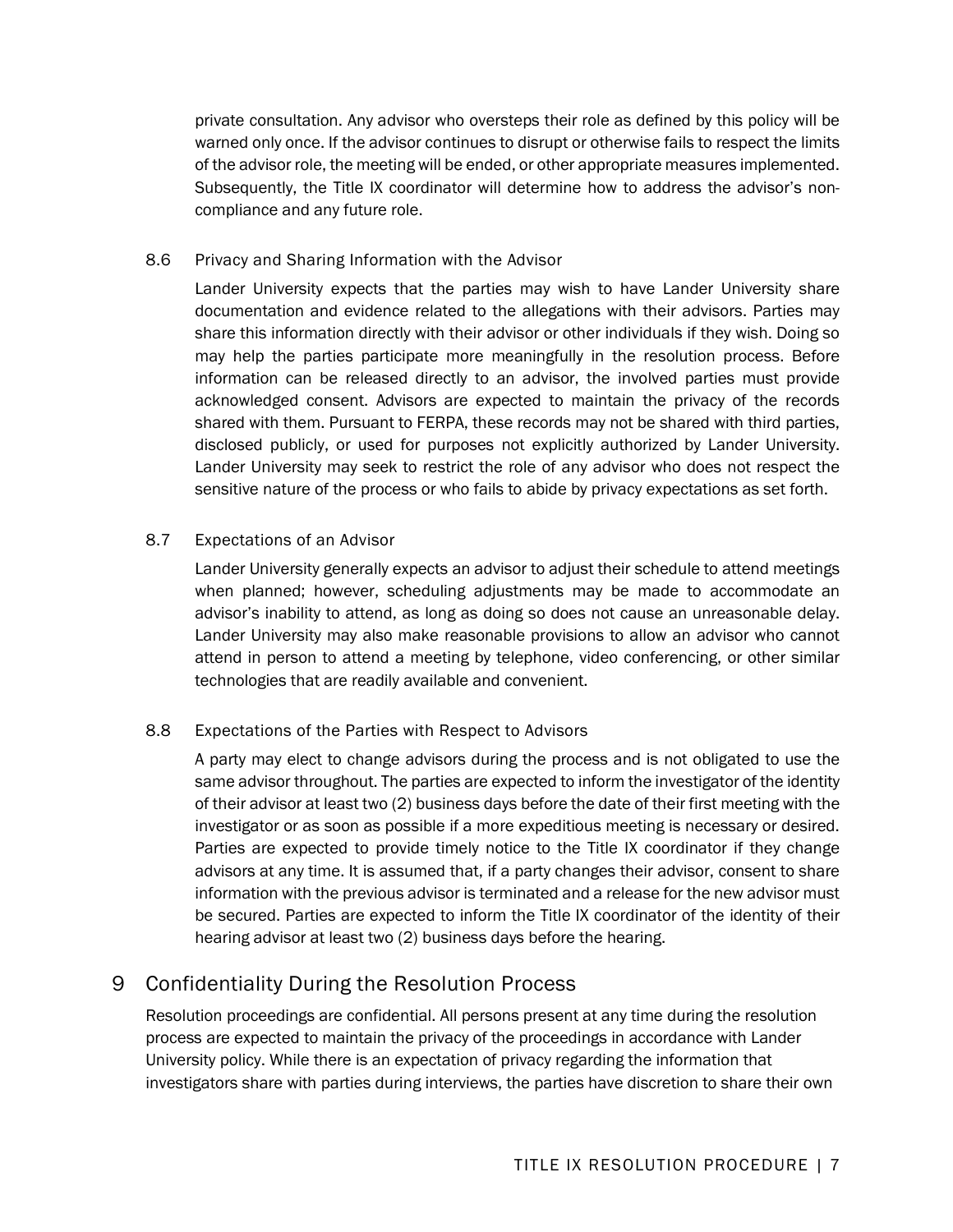knowledge and evidence with others if they so choose. Lander University encourages parties to discuss this with their advisors before doing so.

# 10 Informal Resolution

Informal resolution can include three different approaches:

- When the parties agree to resolve the matter through an alternate resolution mechanism, including mediation, restorative practices, etc.;
- When the respondent accepts responsibility for violating a policy and desires to accept a sanction and end the resolution process; or
- When the Title IX coordinator can resolve the matter informally by providing supportive measures to remedy the situation.

To initiate informal resolution, a complainant must submit a formal complaint, as defined above. If a respondent wishes to initiate informal resolution, they should contact the Title IX coordinator and so indicate. It is not necessary to pursue informal resolution first in order to pursue a formal grievance process, and any party participating in informal resolution can stop the process at any time and begin or resume the formal grievance process.

Prior to implementing informal resolution, Lander University will provide the parties with written notice of the reported misconduct and any sanctions or measures that may result from participating in such a process, including information regarding any records that will be maintained or shared by Lander University. Lander University will obtain voluntary, written confirmation that all parties wish to resolve the matter through informal resolution before proceeding. Parties will never be pressured to participate in informal resolution.

The Title IX coordinator may consider the following factors to assess whether informal resolution is appropriate, or which form of alternate resolution may be most successful for involved parties:

- The parties' amenability to alternate resolution;
- The likelihood of potential resolution, taking into account any power dynamics between the parties;
- The parties' motivation to participate;
- The civility of the parties;
- The disciplinary history;
- Whether an emergency removal is needed;
- The skill of the alternate resolution facilitator with this type of complaint;
- The complexity of the complaint;
- The emotional investment/intelligence of the parties;
- The rationality of the parties;
- The goals of the parties; and/or
- The adequacy of resources to invest in alternate resolution (e.g., time, staff).

The ultimate determination of whether alternate resolution is a viable option will be made by the Title IX coordinator. The Title IX coordinator maintains records of any resolution reached. Failure to abide by the resolution agreement may result in appropriate responsive/disciplinary actions. Results of complaints resolved by informal resolution or alternate resolution are not appealable.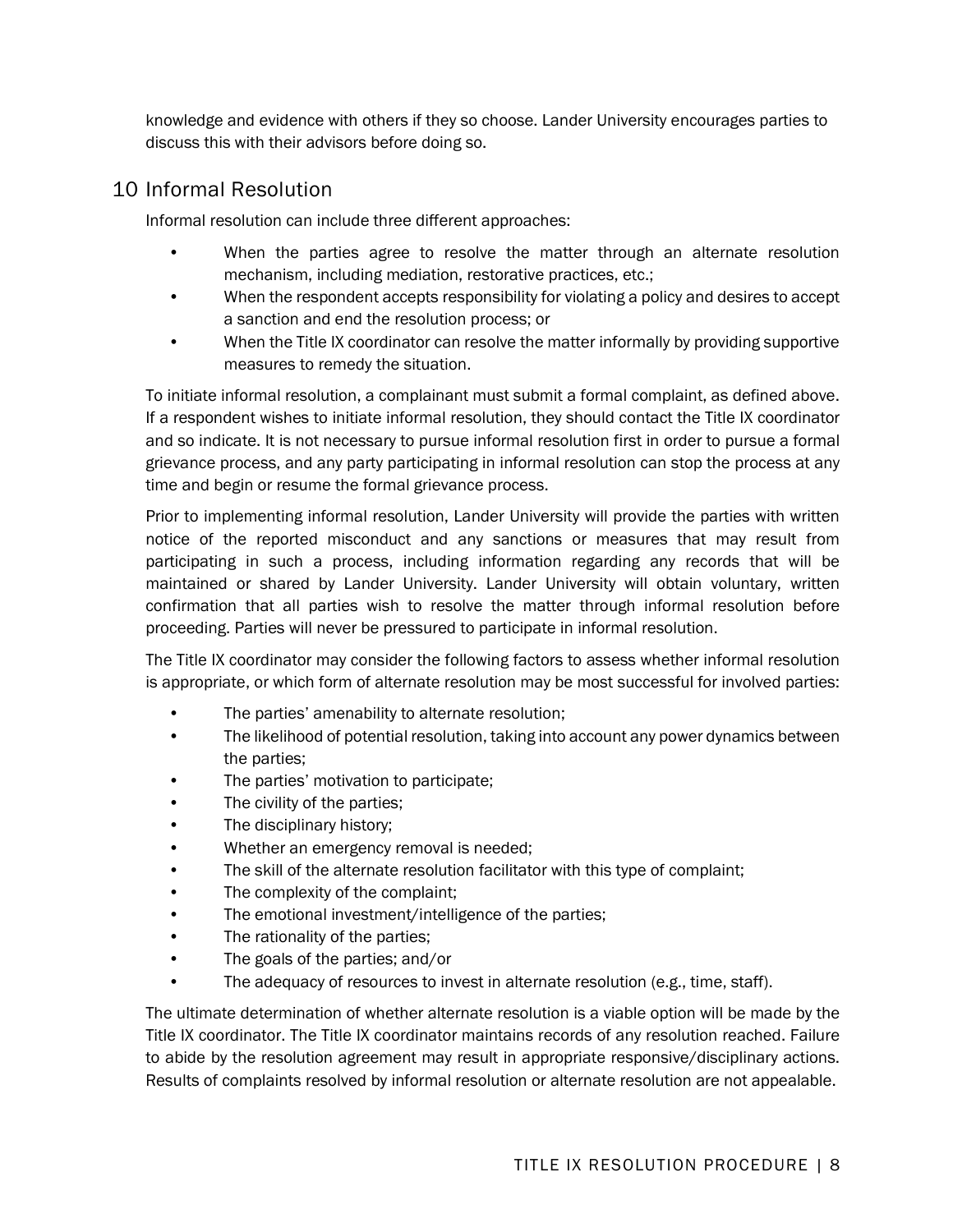The respondent may accept responsibility for all or part of the alleged policy violations at any point during the resolution process. If the respondent indicates an intent to accept responsibility for all of the alleged misconduct, the formal process will be paused, and the Title IX coordinator will determine whether informal resolution can be used in accordance with the established criteria. If informal resolution is applicable, the Title IX coordinator will determine whether all parties are able to agree on responsibility, sanctions, and/or remedies. If so, in consultation with other appropriate administrator(s), any such agreed-upon sanctions and/or remedies will be implemented accordingly. Any result is not subject to appeal once all parties have indicated their written assent to all agreed-upon terms of resolution. If the parties cannot agree on all terms of resolution, the formal grievance process will resume at the point at which it had been paused.

When a resolution is accomplished, the appropriate sanctions or responsive actions are promptly implemented in order to effectively stop the harassment or discrimination, prevent its recurrence, and remedy the effects of the discriminatory conduct, both on the complainant and the Lander University community.

# 11 Formal Grievance Process

The Title IX coordinator will provide written notice of the investigation and allegations (the "NOIA") to the respondent upon commencement of the formal grievance process. This facilitates the respondent's ability to prepare for the interview and to identify and choose an advisor to accompany them. The NOIA is also copied to the complainant, who is to be given advance notice of when the NOIA will be delivered to the respondent. The NOIA will include:

- A meaningful summary of all of allegations;
- The identity of the involved parties (if known);
- The precise policy violation being alleged;
- The date and location of the alleged incident(s) (if known);
- The specific applicable policies;
- A description of the applicable procedures;
- A statement of the potential sanctions/responsive actions that could result;
- A statement that Lander University presumes that the respondent is not responsible for the alleged misconduct unless and until the evidence supports a different determination;
- A statement that determinations of responsibility are made at the conclusion of the process and that the parties will have an opportunity to inspect and review all directly related and/or relevant evidence obtained during the review and comment period;
- A statement about Lander University's policy on retaliation;
- Information about the privacy of the process;
- Information on the need for each party to have an advisor of their choosing and suggestions for ways to identify an advisor;
- A statement informing the parties that Lander University's policy prohibits knowingly making false statements, including knowingly submitting false information during the resolution process;
- Information on how either party may request disability accommodations during the interview process;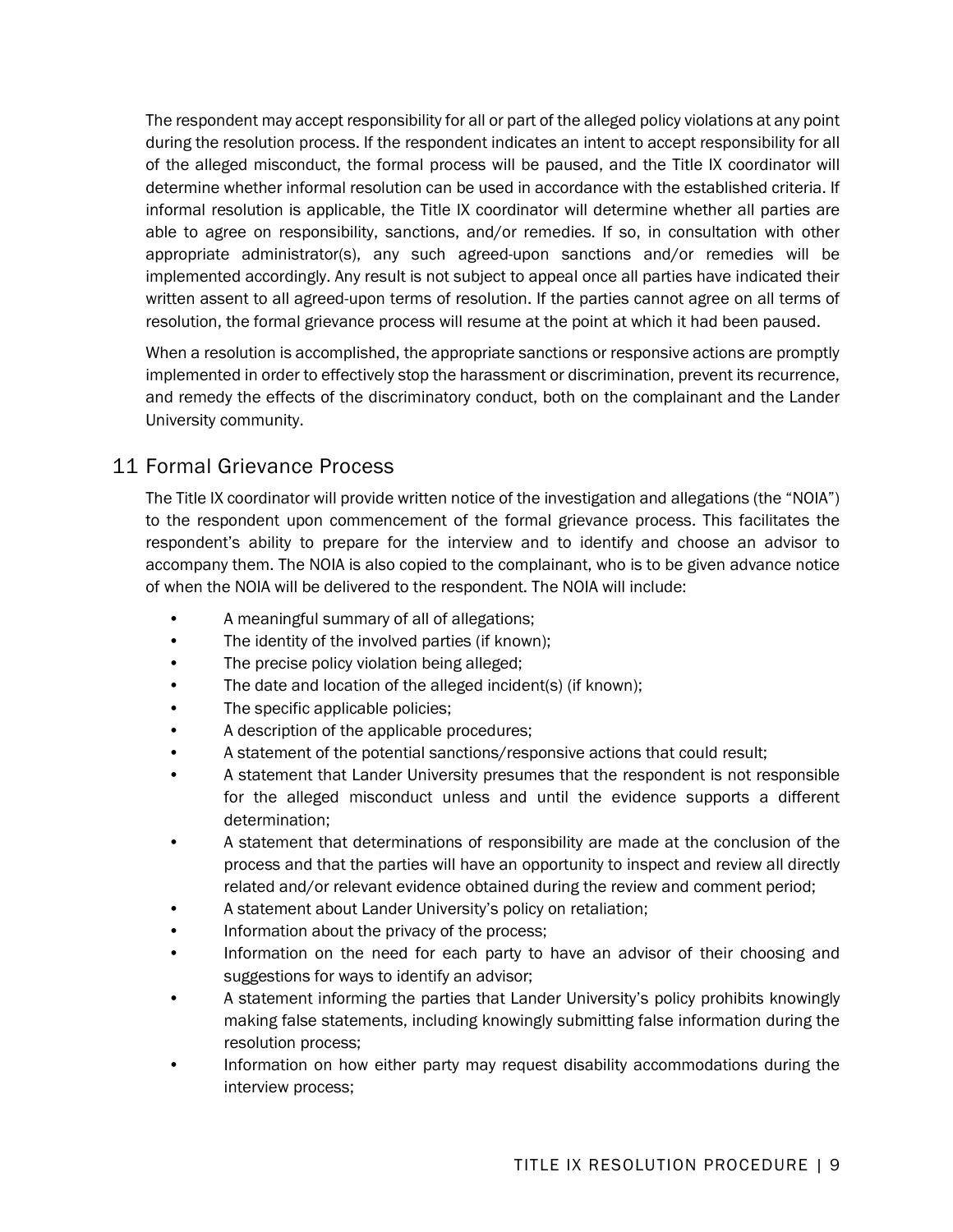- A link to the applicable policies and procedures, to include the afforded rights of participating parties;
- The name(s) of the investigator, along with a process to identify, in advance of the interview process, to the Title IX coordinator any conflict of interest that the investigator may have; and
- An instruction to preserve any evidence that is directly related to the allegations.

Amendments and updates to the NOIA may be made as the investigation progresses and more information becomes available regarding the addition or dismissal of various charges.

The notice of allegations will be made, in writing, and may be delivered by one or more of the following methods: in person, mailed to the local or permanent address of the parties as indicated in official Lander University records, or emailed to the parties' Lander University-issued email or designated accounts. Once mailed, emailed, and/or received in-person, the notice will be presumptively delivered.

The formal grievance process involves an objective evaluation of all relevant evidence obtained, including evidence that the respondent engaged in a policy violation and evidence that the respondent did not engage in a policy violation. Credibility determinations may not be based solely on a participant's status or participation as a complainant, respondent, or witness. Lander University operates with the presumption that the respondent is or has not engaged in the alleged misconduct unless and until the respondent is determined to be responsible for a policy violation by a preponderance of the evidence.

#### 11.1 Resolution Timeline

Lander University will make a good faith effort to complete the resolution process within a sixty-to-ninety (60-90) business day time period, including any appeal, which can be extended as necessary for appropriate cause by the Title IX coordinator. The coordinator will provide a notice and rationale for any extensions or delays to the parties as appropriate, as well as an estimate of how much additional time will be needed to complete the process.

#### 11.2 Appointment of Investigators

Once the decision to commence a formal investigation has been made, the Title IX coordinator appoints pool members to conduct the investigation, usually within two (2) business days of determining that an investigation should proceed.

#### 11.3 Ensuring Impartiality

Any individual materially involved in the administration of the resolution process, including the Title IX coordinator, investigator, and decision-maker, may not have or demonstrate a conflict of interest or bias for a party generally, or for a specific complainant or respondent.

The Title IX coordinator will vet the assigned investigator to ensure impartiality by ensuring there are no actual or apparent conflicts of interest or disqualifying biases. The parties may, at any time during the resolution process, raise a concern regarding bias or conflict of interest, and the Title IX coordinator will determine whether the concern is reasonable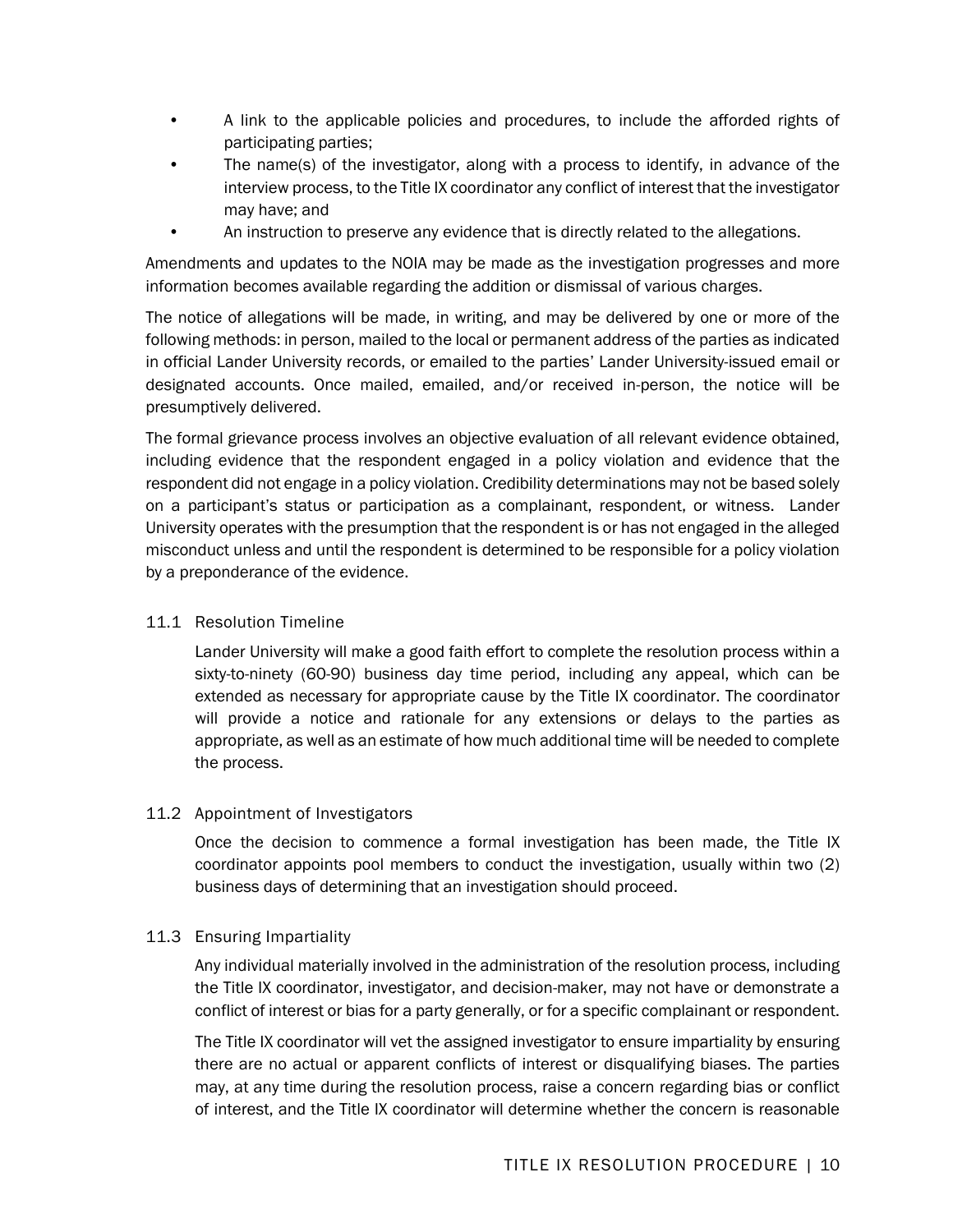and supportable. If so, another pool member will be assigned and the impact of the bias or conflict, if any, will be remedied. If the source of the conflict of interest or bias is the Title IX coordinator, concerns should be raised by a student to the vice president for student affairs or by an employee to the director of human resources.

#### 11.4 Investigation Process

#### 11.4.1 Timeline

Investigations are completed expeditiously, typically within thirty (30) business days, although some investigations may take weeks or even months, depending on the nature, extent, and complexity of the allegations, the availability of witnesses, police involvement, etc. Lander University will make a good faith effort to complete investigations as promptly as circumstances permit and will communicate regularly with the parties to update them on the progress and timing of the investigation. Lander University may undertake a delay in its investigation (lasting from several days to a few weeks) if circumstances require. Such circumstances may include but are not limited to: a request from law enforcement to temporarily delay the investigation, the need for language assistance, the absence of parties and/or witnesses, and/or accommodations for disabilities or health conditions. Lander University will communicate, in writing, with the parties about the anticipated duration of the delay and the reason for the delay and provide the parties with status updates, if necessary. Lander University will promptly resume its investigation and the resolution process as soon as feasible. During such a delay, Lander University will implement supportive measures, as deemed appropriate. Lander University's action(s) are not typically altered or precluded on the grounds that civil or criminal charges involving the underlying incident(s) have been filed or that criminal charges have been dismissed or reduced.

#### 11.4.2 Steps

All investigations are thorough, reliable, impartial, prompt, and fair. Investigations involve interviews with all relevant parties and witnesses; obtaining available, relevant evidence; and identifying sources of expert information, as necessary. Involved parties have a full and fair opportunity, throughout the investigation process, to suggest witnesses and questions, to provide evidence and expert witnesses, and to fully review and respond to all evidence on the record. The investigator typically takes the following steps, if not already completed (and not necessarily in this order):

- Determine the identity and contact information of the complainant.
- In coordination with campus partners (e.g., the Title IX coordinator), initiate or assist with any necessary supportive measures.
- Identify all policies implicated by the alleged misconduct and notify the complainant and respondent of all of the specific policies implicated.
- Assist the Title IX coordinator in conducting a prompt initial assessment to determine if the allegations indicate a potential policy violation.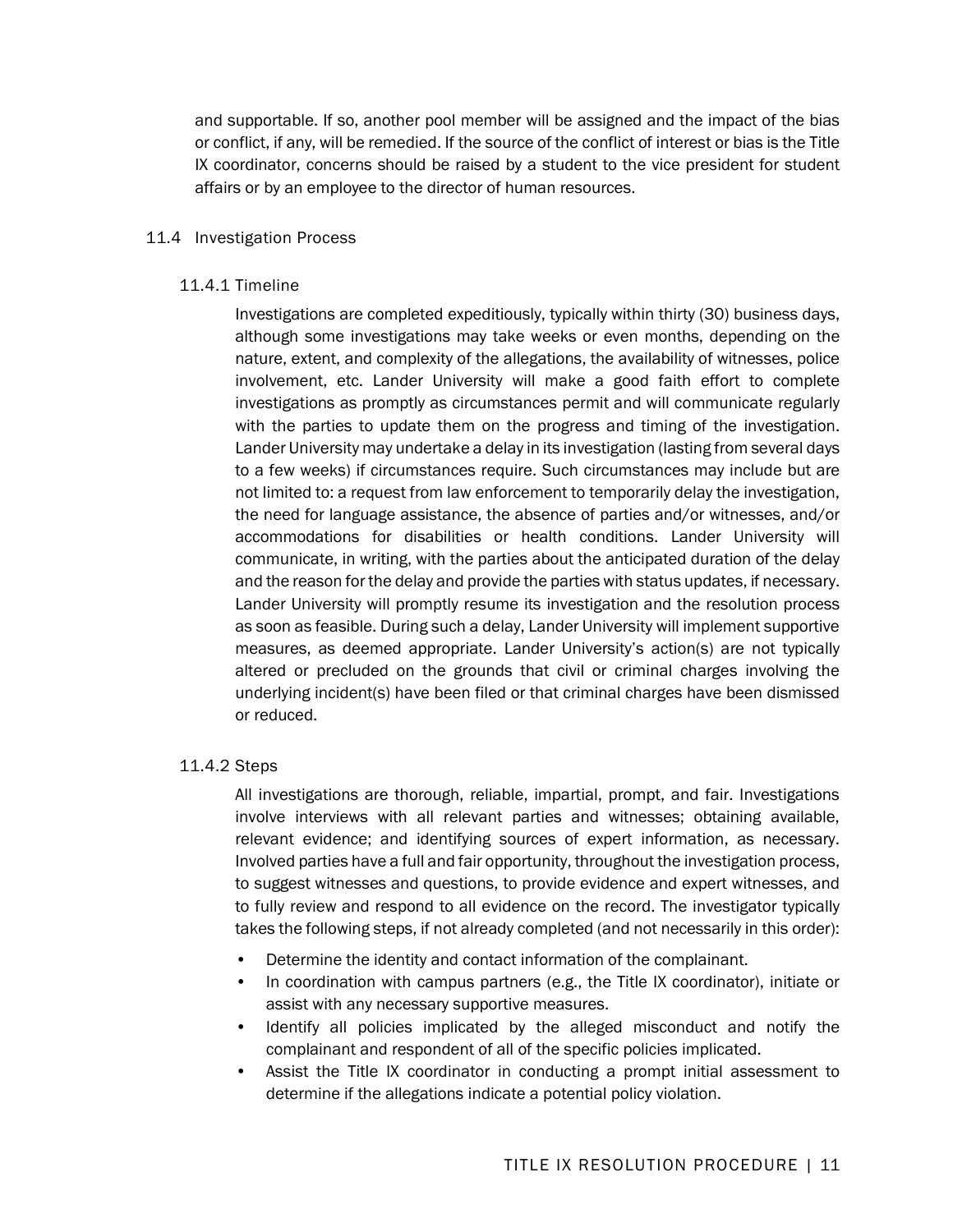- Commence a thorough, reliable, and impartial investigation by identifying issues and developing a strategic investigation plan, including a witness list, evidence list, intended investigation timeframe, and order of interviews for all witnesses and the parties.
- Meet with the complainant to finalize their interview/statement, if necessary.
- Prepare the initial NOIA, which may be amended with any additional or dismissed allegations. Notice should inform the parties of their right to have the assistance of an advisor, who could be a member of the pool or an advisor of their choosing present for all meetings attended by the party.
- Provide each interviewed party and witness with an opportunity to review and verify the investigator's summary notes (or transcript) of the relevant evidence/testimony from their respective interviews and meetings.
- Make good faith efforts to notify the parties of any meeting or interview involving the other party, in advance when possible.
- When participation of a party is expected, provide that party with written notice of the date, time, and location of the meeting, as well as the expected participants and purpose.
- Interview all available, relevant witnesses and conduct follow-up interviews, as necessary.
- Allow each party the opportunity to suggest witnesses and questions they wish the investigator to ask of the other party and witnesses, and document in the report which questions were asked, with a rationale for any changes or omissions.
- Complete the investigation promptly and without unreasonable deviation from the intended timeline.
- Provide regular status updates to the parties throughout the investigation.
- Prior to the conclusion of the investigation, provide the parties and their respective advisors (if so desired by the parties) with a list of witnesses whose information will be used to render a finding.
- Write a comprehensive investigation report fully summarizing the investigation and all witness interviews and addressing all relevant evidence. Appendices including relevant physical or documentary evidence will be included.
- Prior to the conclusion of the investigation, provide the parties and their respective advisors (if so desired by the parties) with a secured electronic or hard copy of the draft investigation report as well as an opportunity to inspect and review all of the evidence obtained as part of the investigation that is directly related to the alleged policy violation, including any evidence upon which Lander University does not intend to rely in reaching a determination, for a ten (10) business day review and comment period so that each party may meaningfully respond to the evidence. The parties may elect to waive the full ten days.
- The investigator may elect to respond, in writing, in the investigation report to the parties' submitted responses and/or to share the responses between the parties for additional responses.
- The investigator will incorporate relevant elements of the parties' written responses into the final investigation report, include any additional relevant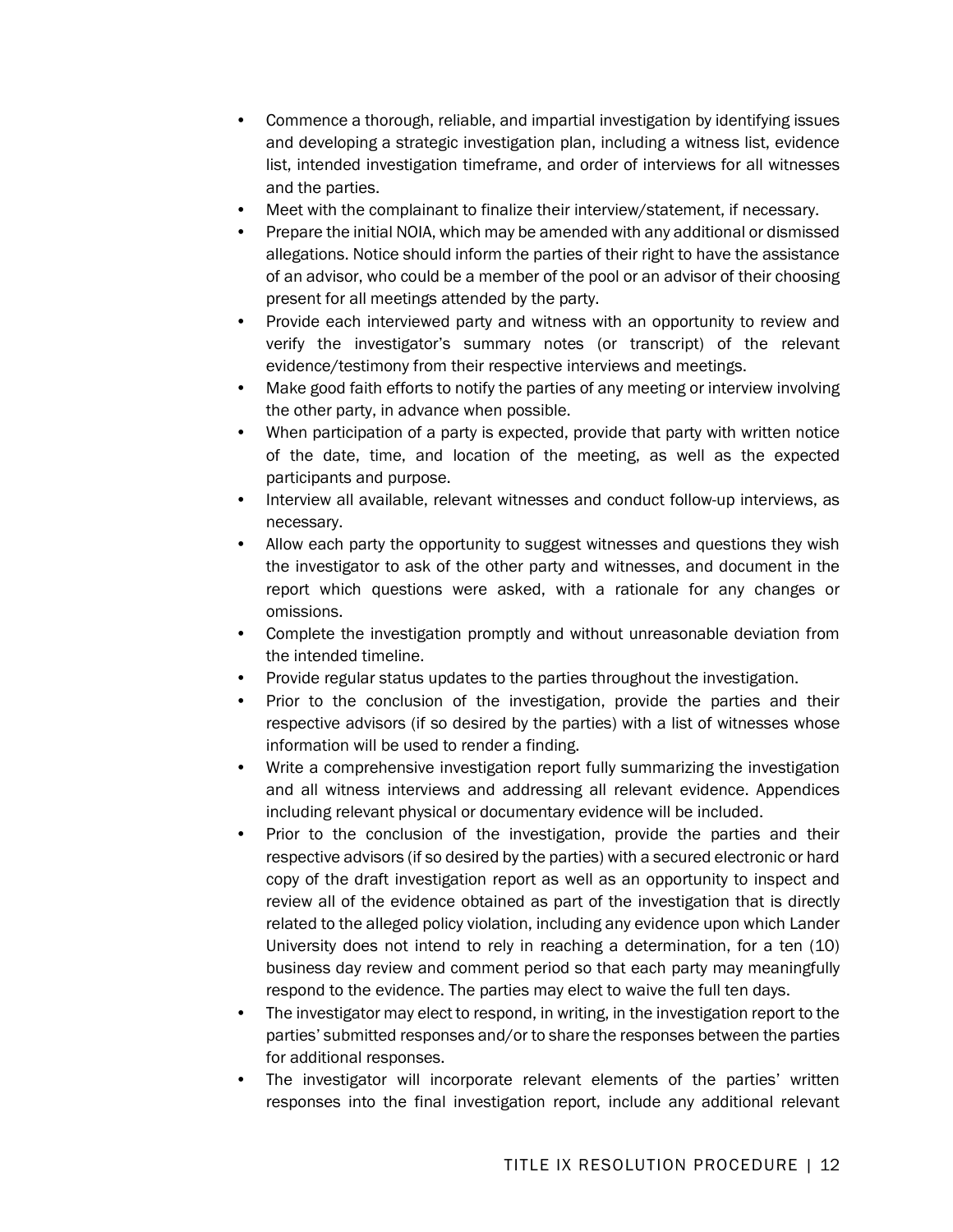evidence, make any necessary revisions, and finalize the report. The investigator should document all rationales for any changes made after the review and comment period.

• The investigator will incorporate any relevant feedback and share the final report with all parties and their advisors through secure electronic transmission or via hard copy at least ten (10) business days prior to a hearing. The parties are also provided with a file of any directly related evidence that was not included in the report.

#### 11.4.3 Role and Participation of Witnesses in the Investigation

Witnesses (as distinguished from the parties) who are employees of Lander University are expected to cooperate with and participate in Lander University's investigation and resolution processes. Failure of such witnesses to cooperate with and/or participate in the investigation or resolution process constitutes a violation of policy and may warrant disciplinary action up to and including termination.

While in-person interviews for parties and all potential witnesses are ideal, circumstances may require individuals to be interviewed remotely. Teleconferencing technologies may be used for interviews if the investigator determines that timeliness or efficiency dictate a need for remote interviewing. Lander University will take appropriate steps to reasonably ensure the security/privacy of remote interviews.

Though not preferred, witnesses may also provide written statements in lieu of interviews or choose to respond to written questions, if deemed appropriate by the investigator. If a witness submits a written statement but does not intend to be and is not present for cross examination at a hearing, their written statement may still be considered by the decision-maker.

## 11.4.4 Recording of Interviews

No unauthorized audio or video recording of any kind is permitted during investigation meetings. If the investigator elects to audio and/or video record interviews, all involved parties will be made aware of, and consent to, audio and/or video recording.

#### 11.4.5 Evidentiary Considerations in the Investigation

The investigation does not consider:

- Incidents not directly related to the alleged policy violation, unless they evidence a pattern;
- The character of the parties; or
- Questions and evidence about the complainant's sexual predisposition or prior sexual behavior, unless such questions and evidence about the complainant's prior sexual behavior are offered to prove that a person other than the respondent engaged in the conduct alleged by the complainant, or if the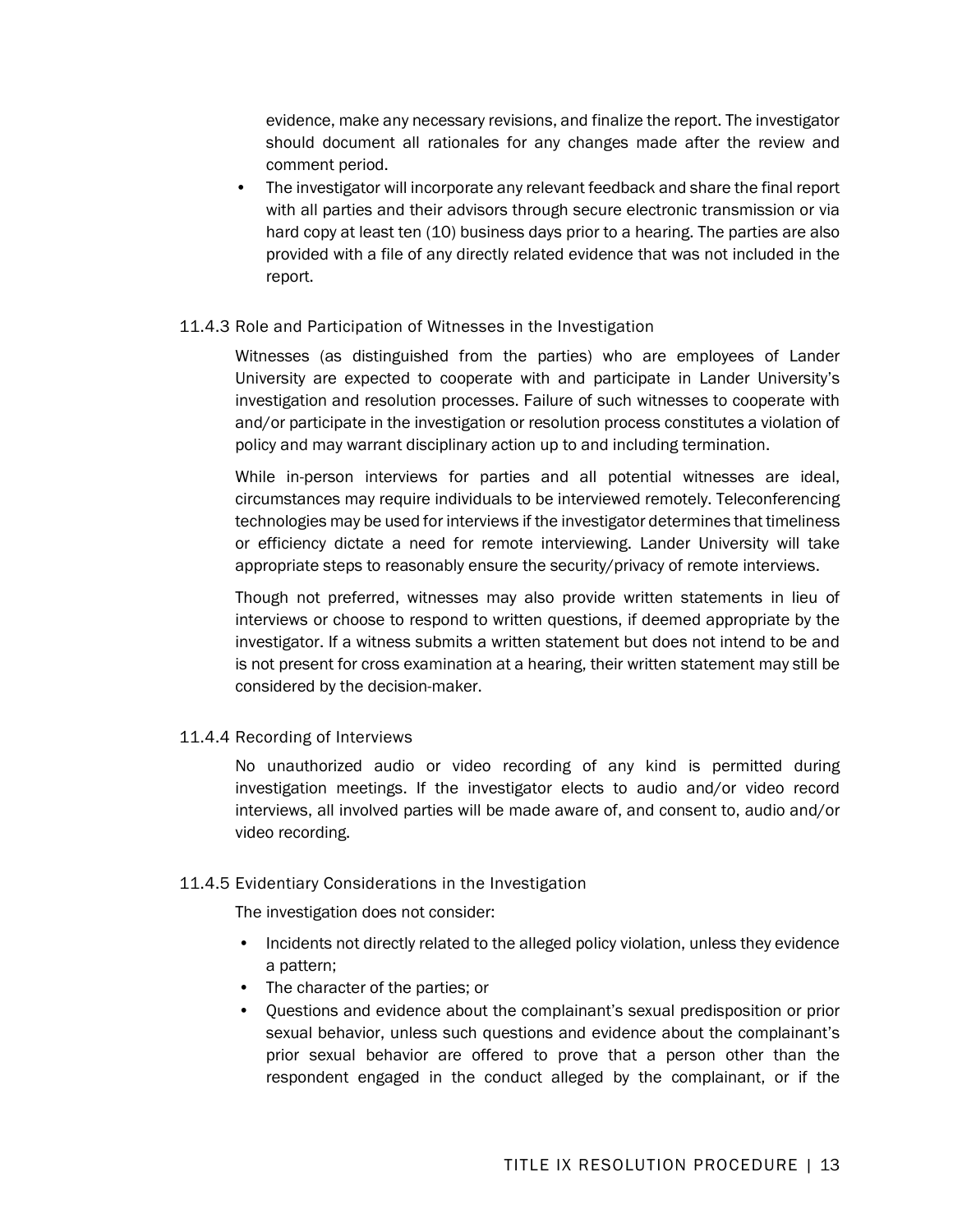questions and evidence concern specific incidents of the complainant's prior sexual behavior with respect to the respondent and are offered to prove consent.

#### 11.5 Referral for a Hearing

In the event that the complaint is not resolved through informal resolution, once the final investigation report has been shared with the parties, the Title IX coordinator will refer the matter for a hearing. The hearing cannot occur fewer than ten (10) business days from the conclusion of the investigation, when the final investigation report is transmitted to the parties and the decision-maker, unless all parties and the decision-maker agree to an expedited timeline.

The Title IX coordinator will select appropriate decision-makers from the pool (depending on whether the respondent is an employee or a student). Allegations involving studentemployees will be directed to the appropriate decision-makers depending on the context of the alleged policy violation. At the discretion of the hearing chair, formal proceedings may be fully facilitated via teleconference.

#### 11.5.1 Hearing Decision-maker Composition

Lander University will designate either a single decision-maker or a three-member panel from the pool, at the discretion of the Title IX coordinator. The single decisionmaker will also chair the hearing. With a panel, one of the three members will be appointed as chair by the Title IX coordinator. The decision-maker will not have had any previous involvement with the investigation. The Title IX coordinator may elect to have an alternate from the pool sit in throughout the resolution process in the event that a substitute is needed for any reason. Any person who has served as an investigator will be a witness in the hearing and therefore may not serve as a decision-maker. Any person who served as an advisor for any party may not serve as a decision-maker in that matter. The Title IX coordinator may not serve as a decisionmaker or chair in the hearing but may serve as an administrative facilitator of the hearing as long as their previous role does not create a conflict of interest. As appropriate, the Title IX coordinator's role is limited to assisting with the flow of the hearing (i.e., arranging for seating, escorting participants, etc.), and providing needed clarification on the applicable procedures. Otherwise, a designee may fulfill this role. The hearing will convene at a time determined by the chair (or designee).

#### 11.5.2 Hearing Notice

No less than ten (10) business days prior to the hearing, the Title IX coordinator or the chair will send notice of the hearing to the parties. Once mailed, emailed, and/or received in-person, the notice will have been presumptively delivered. The notice will contain:

• A description of the alleged policy violation(s), a list of all policies allegedly violated, a description of the applicable procedures, and a statement of the potential sanctions/responsive actions that could result.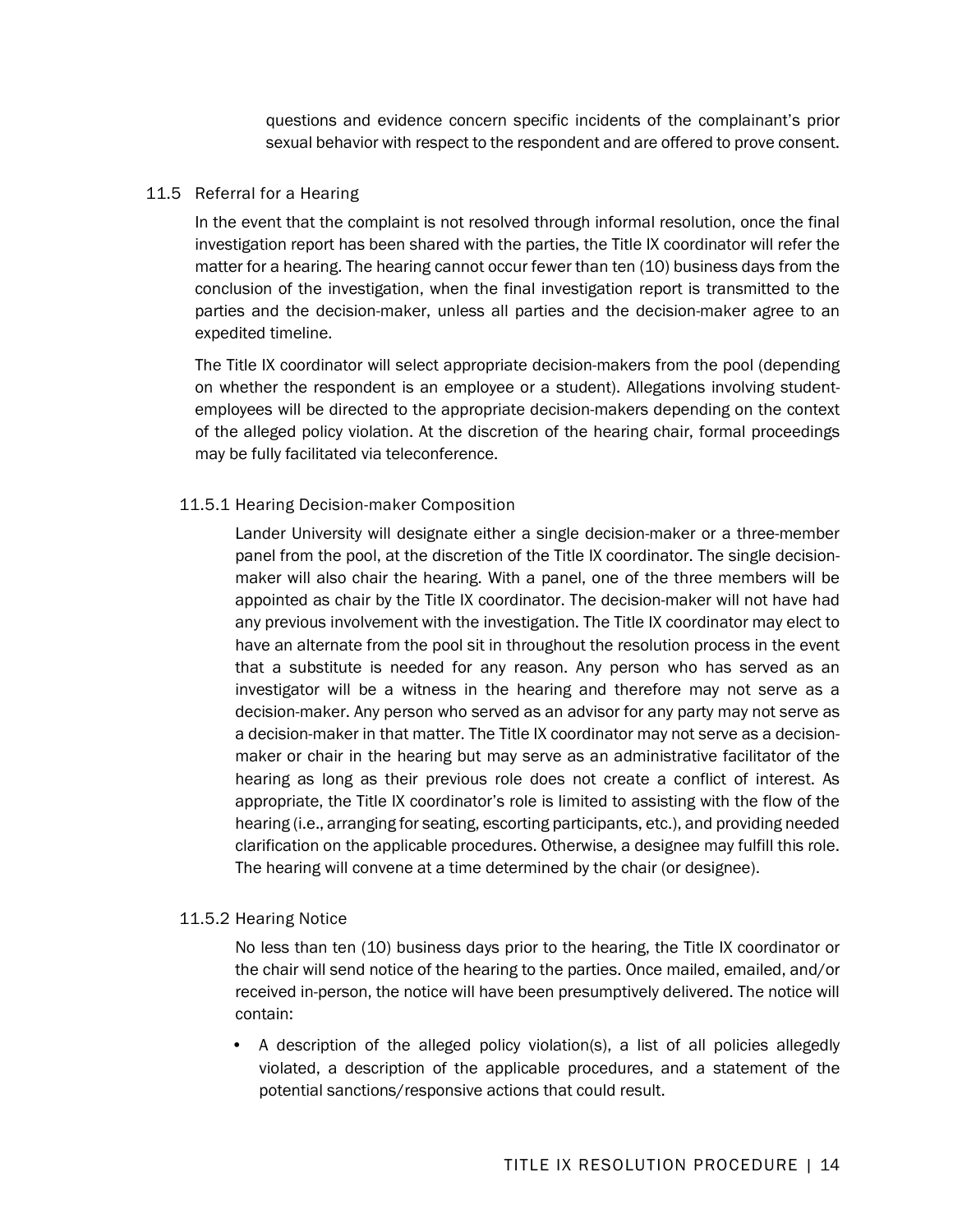- The time, date, and location of the hearing and a reminder that attendance is imperative and supersedes all other campus activities.
- Any technology that will be used to facilitate the hearing.
- Information about the option for the live hearing to occur with the parties located in separate rooms using technology that enables the decision-maker and parties to see and hear a party or witness answering questions. Such a request must be raised with the Title IX coordinator at least five (5) business days prior to the hearing.
- A list of all persons who will attend the hearing, along with an invitation to object to any decision-maker on the basis of demonstrated bias or conflict of interest. Any objection must be raised with the Title IX coordinator at least two (2) business days prior to the hearing.
- Information on how the hearing will be recorded and on the parties' access to the recording after the conclusion of the hearing.
- A statement that, if any party or witness does not appear at the scheduled hearing, the hearing may be held in their absence, and the party's or witness's testimony and any statements given prior to the hearing will not be considered by the decision-maker. For compelling reasons, the chair may reschedule the hearing. Should the parties decide not to participate in the resolution process, the process proceeds absent their participation to a reasonable resolution.
- Notification that the parties may have the assistance of an advisor of their choosing at the hearing and that the parties will be required to have an advisor present for any questions they may desire to ask. A party must notify the Title IX coordinator if they do not have an advisor, and Lander University will appoint one. Each party must have an advisor present. There are no exceptions.
- A copy of all the materials provided to the decision-maker about the matter, unless they have been provided already.
- An invitation to each party to submit to the chair a pre-hearing impact statement that the decision-maker will review during any sanction determination, as applicable.
- An invitation to contact the Title IX coordinator to arrange any disability accommodations, language assistance, and/or interpretation services that may be needed at the hearing, at least seven (7) business days prior to the hearing.
- A statement that parties cannot bring mobile phones/devices into the hearing.

#### 11.5.3 Alternative Hearing Participation Options

If a party or parties prefer not to attend or cannot attend the hearing in person, the party should request alternative arrangements from the Title IX coordinator or the chair at least five (5) business days prior to the hearing. The Title IX coordinator or the chair can arrange for the use of teleconference technology to allow remote testimony without compromising the fairness of the hearing. Remote options may also be needed for witnesses who cannot appear in person. Any witness who cannot attend in person should let the Title IX coordinator or the chair know at least five (5) business days prior to the hearing so that appropriate arrangements can be made.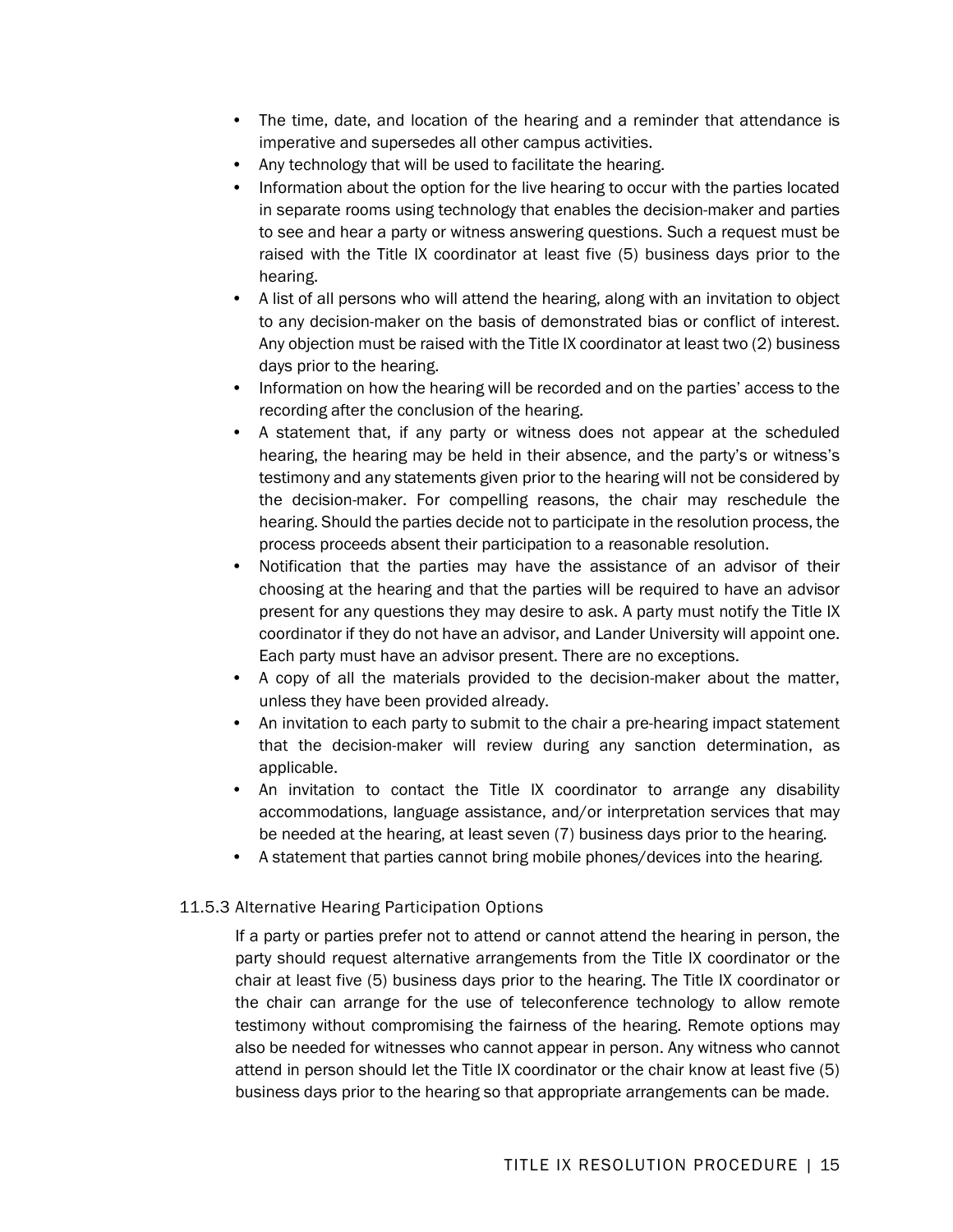#### 11.5.4 Extenuating Circumstances

Hearings for possible violations that occur near or after the end of an academic term (assuming that the respondent is still subject to this policy) and that cannot be resolved prior to the end of term will typically be held immediately after the end of the term or during the summer, as needed, to meet the resolution timeline followed by Lander University and remain within the sixty-to-ninety (60-90) business day goal for resolution. If the respondent is a graduating student, a hold may be placed on graduation and/or official transcripts until the matter is fully resolved (including any appeal). A student facing charges under this policy is not in good standing to graduate.

#### 11.5.5 Withdrawal or Resignation While Charges Pending

#### 11.5.5.1 Students

If a student respondent permanently withdraws from Lander University, the resolution process ends, as Lander University no longer has disciplinary jurisdiction over the withdrawn student. Lander University will, however, continue to address and remedy any systemic issues or concerns, variables that may have contributed to the alleged policy violation(s), and any ongoing effects. The student who withdraws or leaves while the process is pending may not return to Lander University. Such exclusion applies to all campuses of Lander University. The records retained by the deputy Title IX coordinator for students will reflect this status. Admissions will be notified that they cannot be readmitted. They may also be barred from Lander University property and/or events. If the student respondent only withdraws or takes a leave for a specified period of time (e.g., one semester or term), the resolution process may continue remotely and that student will not be permitted to return to Lander University unless and until all sanctions have been satisfied, as applicable.

## 11.5.5.2 Employees

Should an employee respondent resign with unresolved allegations pending, the resolution process ends, as Lander University no longer has disciplinary jurisdiction over the resigned employee. Lander University will, however, continue to address and remedy any systemic issues or concerns, variables that contributed to the alleged policy violation(s), and any ongoing effects of the alleged harassment or discrimination. The employee who resigns with unresolved allegations pending is not eligible for rehire by Lander University, and the records retained by the deputy Title IX coordinator for employees will reflect this status. All Lander University responses to future inquiries regarding employment references for that individual may include the information that the former employee resigned during a pending disciplinary matter.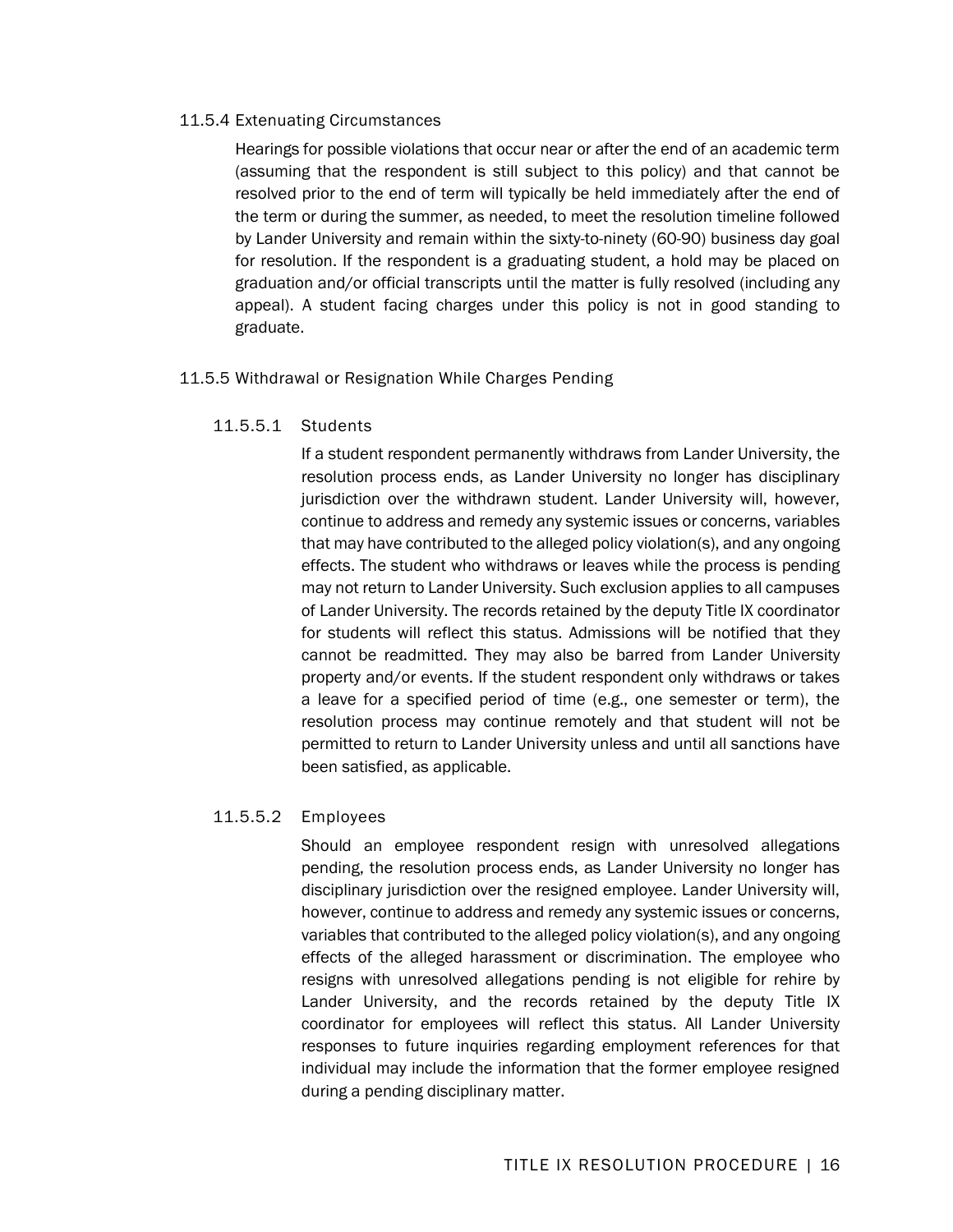#### 11.5.6 Pre-Hearing Preparation and Meetings

The chair, after any necessary consultation with the parties, investigator, and/or Title IX coordinator, will provide the names of any persons who will be participating in the hearing, all pertinent documentary evidence, and the final investigation report to the parties at least ten (10) business days prior to the hearing.

Any witness scheduled to participate in the hearing must have been first interviewed by the investigator or have proffered a written statement or answered written questions, unless all parties and the chair assent to the witness's participation in the hearing. The same holds for any evidence that is first offered at the hearing. If the parties and the chair do not assent to the admission of evidence newly offered at the hearing, the chair will delay the hearing and require that the investigation re-open to consider the new evidence.

The parties will be provided with the name(s) of the decision-maker(s) at least five (5) business days in advance of the hearing. All objections to any decision-maker must be raised, in writing; include the rationale for the objection; and be submitted to the Title IX coordinator as soon as possible and no later than two (2) business days prior to the hearing. A decision-maker will only be removed if the Title IX coordinator concludes that their bias or conflict of interest precludes an impartial hearing of the allegation(s).

The Title IX coordinator will give the decision-maker a list of the names of all parties, witnesses, and advisors at least five (5) business days in advance of the hearing. Any decision-maker who cannot make an objective determination must recuse themselves from the proceedings when notified of the identity of the parties, witnesses, and advisors in advance of the hearing. If a decision-maker is unsure of whether a bias or conflict of interest exists, they must raise the concern to the Title IX coordinator as soon as possible.

During the ten (10) business day period prior to the hearing, the parties will have the opportunity for continued review and comment on the final investigation report and available evidence. That review and comment can be shared with the chair at the pre-hearing meeting or at the hearing and will be provided to the parties by the chair.

The chair may convene (a) pre-hearing meeting(s) with the parties and/or their advisors and invite them to submit the questions or topics that the parties and/or their advisors wish to ask or discuss at the hearing, so that the chair can rule on their relevance ahead of time to avoid any improper evidentiary introduction in the hearing or provide recommendations for more appropriate phrasing. However, this advance review opportunity does not preclude the advisors from asking at the hearing for a reconsideration based on any new information or testimony offered at the hearing. The chair must document and share their rationale for any exclusion or inclusion at this pre-hearing meeting.

With full agreement of the parties, the chair may decide in advance of the hearing that certain witnesses do not need to be present if their testimony can be adequately summarized by the investigator in the investigation report or during the hearing.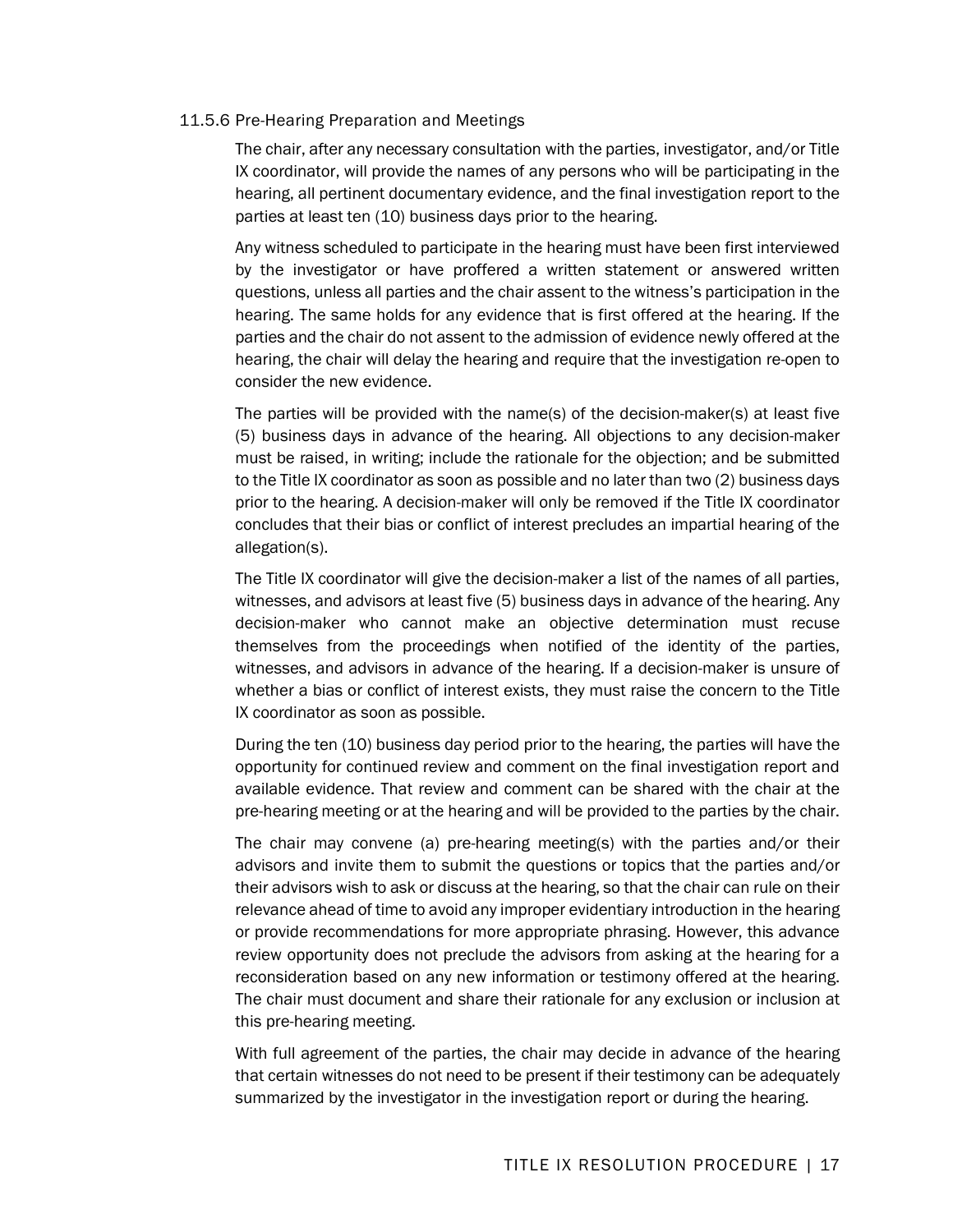At each pre-hearing meeting with a party and their advisor, the chair will consider arguments that evidence identified in the final investigation report is not relevant. Similarly, evidence identified as directly related, but not considered relevant by the investigator, may be argued to be relevant. The chair may rule on these arguments at the pre-hearing meeting and will provide those rulings to the parties prior to the hearing to assist in preparation for the hearing. The chair may consult with the general counsel and/or the Title IX coordinator or ask either or both to attend the prehearing meeting.

Pre-hearing meetings may be recorded when permission is granted by the applicable parties.

#### 11.6 Evidentiary Considerations in the Hearing

Any evidence that the decision-maker determine(s) is relevant and credible may be considered. The hearing does not consider:

- Incidents not directly related to the possible policy violation, unless they evidence a pattern;
- The character of the parties; or
- Questions and evidence about the complainant's sexual predisposition or prior sexual behavior, unless such questions and evidence about the complainant's prior sexual behavior are offered to prove that a person other than the respondent engaged in the behavior alleged by the complainant, or if the questions and evidence concern specific incidents of the complainant's prior sexual behavior with respect to the respondent and are offered to prove consent.

Previous disciplinary action of any kind involving the respondent may be considered in determining an appropriate sanction upon a determination of responsibility. This information is only considered at the sanction stage of the process. The parties may each submit a written impact statement prior to the hearing for the consideration of the decision-maker at the sanction stage of the process when a determination of responsibility has been reached.

After post-hearing deliberation, the decision-maker renders a determination based on the preponderance of the evidence, i.e., whether it is more likely than not that the respondent violated the policy, as alleged.

## 11.7 Hearing Procedures

At the hearing, the decision-maker has the authority to hear and make determinations on all allegations of discrimination, harassment, and/or retaliation and may also hear and make determinations on any additional alleged policy violations that have occurred in concert with the allegations of discrimination, harassment, and/or retaliation, even though those collateral allegations may not specifically fall within this policy.

Participants at the hearing will include the chair, any additional panelists, the hearing facilitator, the investigator who conducted the investigation, the parties (or two [2] organizational representatives when an organization is the respondent), advisors to the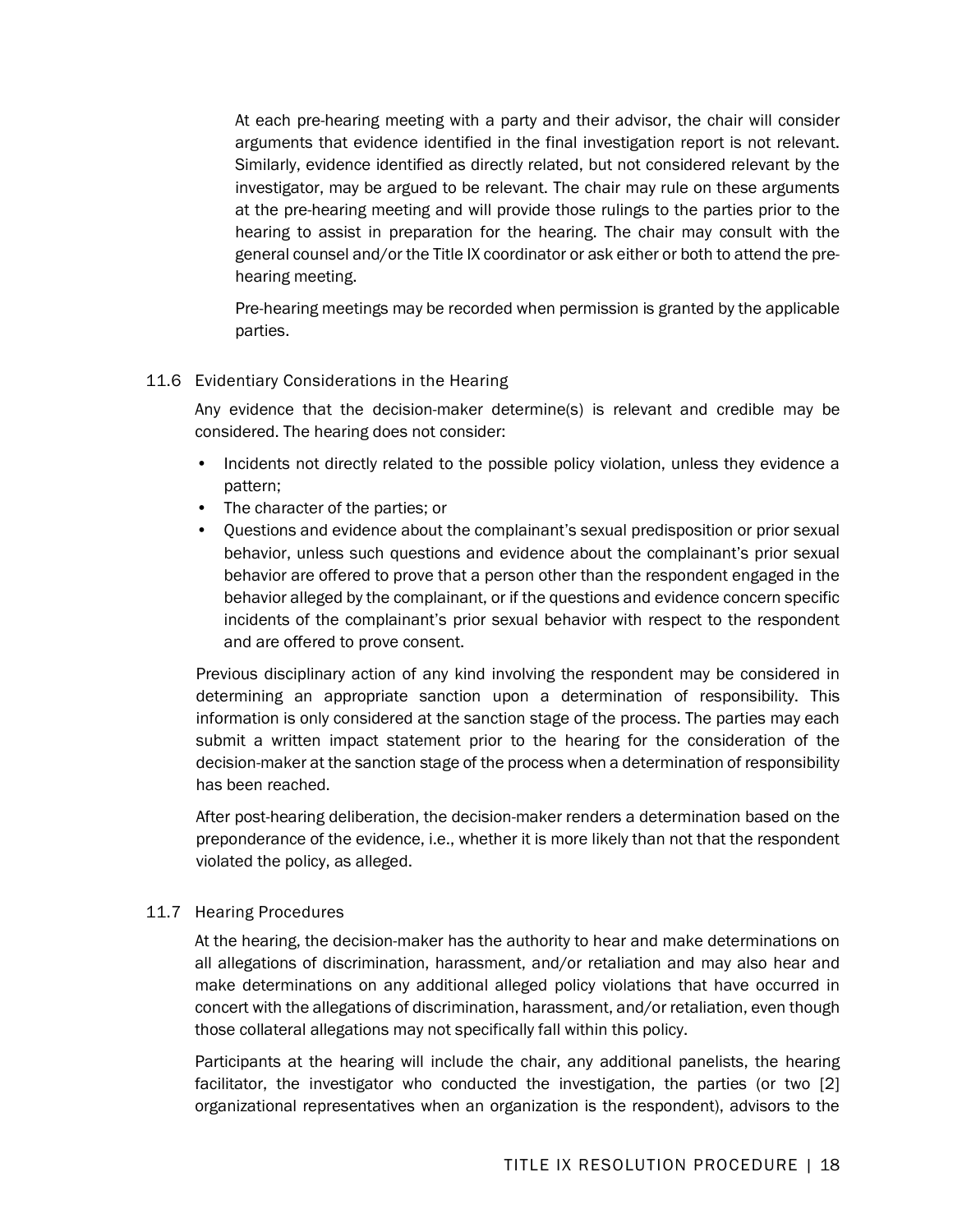parties, any called witnesses, the Title IX coordinator (as applicable), and any person providing authorized accommodations or assistive services.

The chair will answer all questions of procedure. Any person appearing at the hearing to provide information will respond to questions on their own behalf. The chair will allow witnesses who have relevant information to appear at a portion of the hearing in order to respond to specific questions from the decision-maker and the parties and then be excused.

#### 11.7.1 Joint Hearings

In hearings involving more than one respondent or in which two (2) or more complainants have alleged that the same respondent engaged in similar or substantially similar conduct, a default procedure will be to hear the allegations jointly. However, the Title IX coordinator may permit the investigation and/or hearings pertinent to each respondent to be conducted separately if there is a compelling reason to do so. In joint hearings, separate determinations of responsibility will be made for each respondent with respect to each alleged policy violation.

#### 11.7.2 The Order of the Hearing – Introductions and Explanation of Procedure

The chair explains the procedures and introduces the participants. This may include a final opportunity for a challenge to or the recusal of the decision-maker on the basis of bias or conflict of interest. The chair will rule on any such challenge unless the chair is the individual who is the subject of the challenge, in which case the Title IX coordinator will review and decide upon the challenge. The chair then conducts the hearing according to the hearing script. At the hearing, recordings, witness logistics, party logistics, the curation of documents, the separation of the parties, and other administrative elements of the hearing process are managed by a non-voting hearing facilitator appointed by the Title IX coordinator. The hearing facilitator may attend to: the logistics of rooms for various parties/witnesses as they wait, the flow of parties/witnesses in and out of the hearing space, ensuring that recording and/or virtual conferencing technology is working as intended, copying and distributing materials to participants, as appropriate, etc.

#### 11.7.3 Investigator Presents the Final Investigation Report

The investigator will then present a summary of the final investigation report, including items that are and are not contested, and will be subject to questioning by the decision-maker and the parties (through their advisors). The investigator will be present throughout the hearing process, but not during deliberations. Neither the parties nor the decision-maker should ask the investigator about the investigator's opinions on credibility, recommended findings, or determinations, and the investigator, advisors, and parties will refrain from discussion of or questions about these assessments. If such information is introduced, the chair will direct that it be disregarded.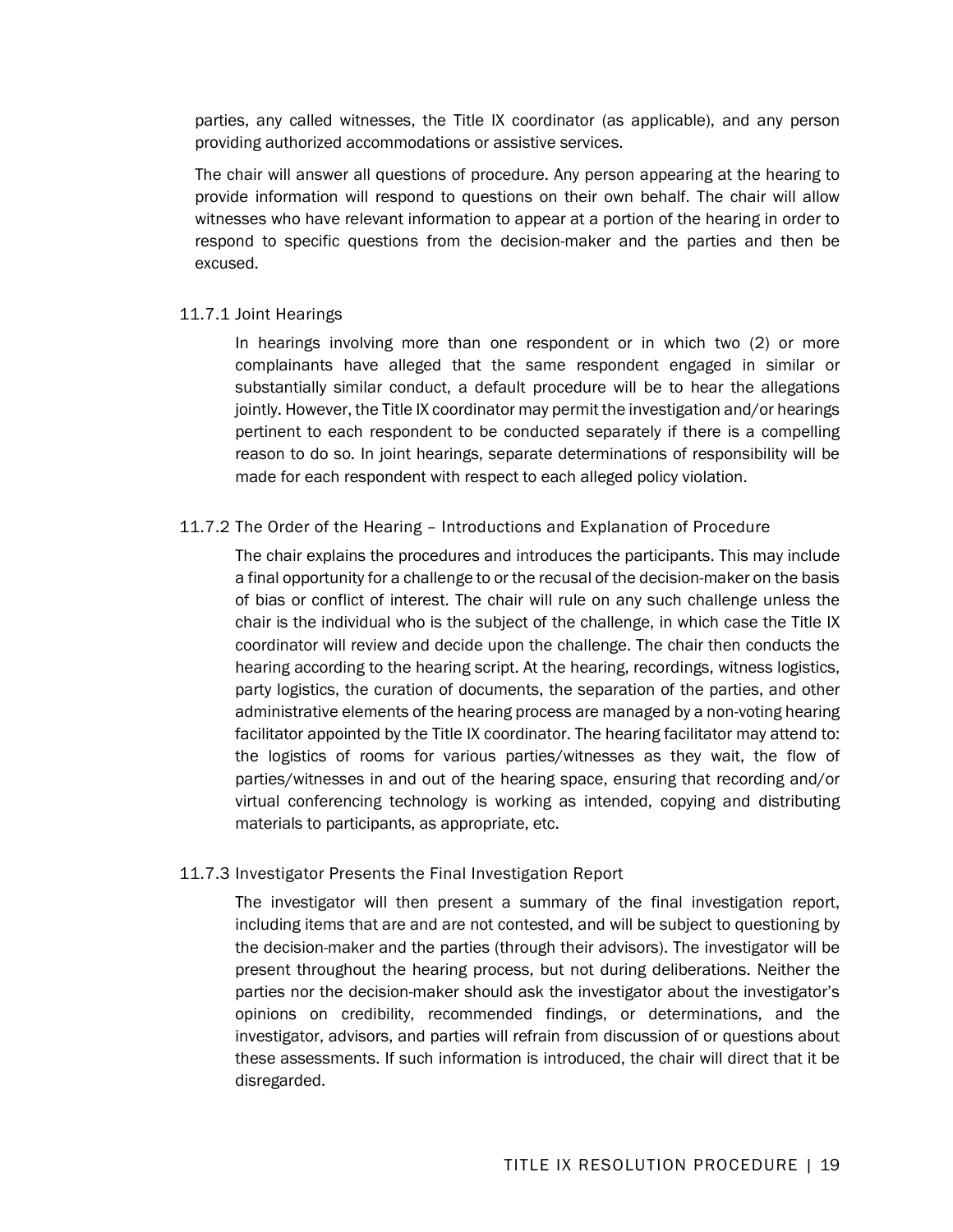#### 11.7.4 Testimony and Questioning

Once the investigator presents the investigation report and is questioned, the parties and witnesses may provide relevant information in turn, beginning with the complainant and then in the order determined by the chair. The parties and witnesses will submit to questioning by the decision-maker and then by the parties through their advisors (i.e., "cross-examination"). All questions are subject to a relevance determination by the chair. The advisor, who will remain seated during questioning, will pose the proposed question orally, electronically, or in writing (orally is the default, but other means of submission may be permitted by the chair, upon request or agreed to by the parties and the chair), the proceeding will pause to allow the chair to consider the question, and the chair will determine whether the question will be permitted or disallowed or should be rephrased.

The chair may explore arguments regarding relevance with the advisors, if the chair so chooses. The chair will then state their decision on the question for the record and advise the party/witness to whom the question was directed accordingly. The chair will explain any decision to exclude a question as not relevant or to rephrase it for relevance. The chair will limit or disallow questions on the basis that they are irrelevant, unduly repetitious (and thus irrelevant), or abusive. The chair has final say on all questions and determinations of relevance, subject to any appeal.

11.7.5 The chair may consult with the general counsel on any questions of admissibility. The chair may ask advisors to address the relevance or lack of relevance of a question from their perspective but will not entertain argument from the advisors on relevance once the chair has ruled on a question. If the parties raise an issue of bias or conflict of interest on the part of an investigator or decision-maker at the hearing, the chair may elect to address those issues, consult with the general counsel, refer them to the Title IX coordinator, and/or preserve them for any appeal. If bias is not an issue at the hearing, the chair should not permit irrelevant questions that probe for bias.

#### 11.7.6 Refusal to Submit to Cross-Examination and Inferences

A decision-maker may consider statements made by the parties and witnesses during the investigation, emails or text exchanges between the parties leading up to the alleged sexual harassment, and statements about the alleged sexual harassment that satisfy the regulation's relevance rules, regardless of whether the parties or witnesses submit to cross-examination at the live hearing. A decision-maker may also consider police reports, Sexual Assault Nurse Examiner documents, medical reports, and other documents, even if those documents contain statements of a party or witness who is not cross-examined at the live hearing.

The decision-maker may not draw any inference solely from a party's or witness's absence from the hearing or refusal to respond to cross-examination or answer other questions. Relevance determinations regarding cross-examination will be made in real-time during the hearing.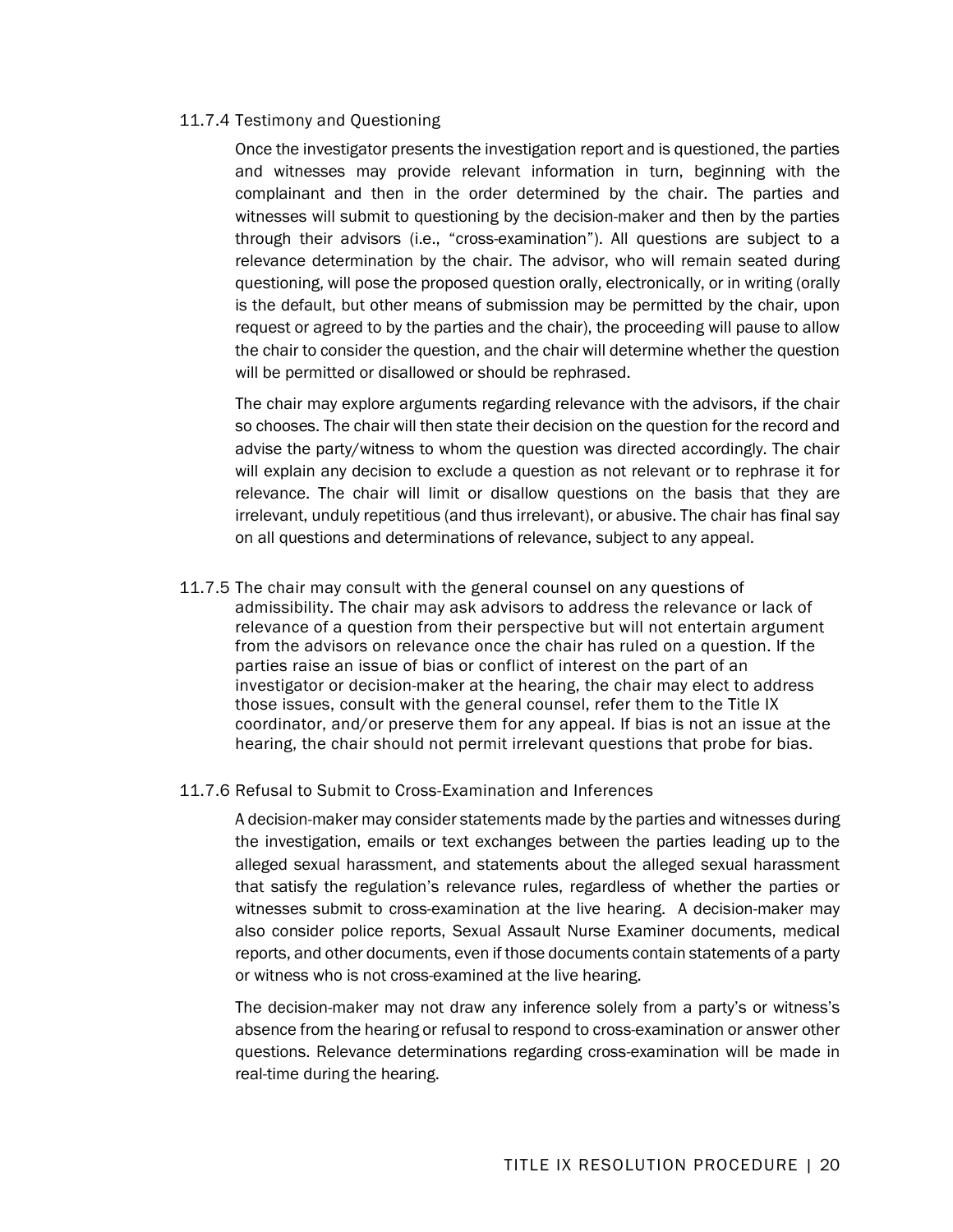If charges of policy violations other than sexual harassment are considered at the same hearing, the decision-maker may consider all evidence they deem relevant, may rely on any relevant statement as long as the opportunity for cross-examination is afforded to all parties through their advisors.

If a party's advisor of choice refuses to comply with Lander University's established rules of decorum for the hearing, Lander University may require the party to use a different advisor. If a Lander University-provided advisor refuses to comply with the rules of decorum, Lander University may provide that party with a different advisor to conduct cross-examination on behalf of that party.

#### 11.7.7 Recording Hearings

Hearings (but not deliberations) are recorded by Lander University for purposes of review in the event of any appeal. The parties may not independently record the proceedings, and no other unauthorized recordings are permitted.

The decision-maker, the parties, their advisors, and other participants of Lander University will be permitted to listen to the recording in a controlled environment determined by the Title IX coordinator. No person will be given or be allowed to make a copy of the recording without the express authorization of the Title IX coordinator.

#### 11.7.8 Deliberation, Decision-making, and Standard of Proof

The decision-maker will deliberate in closed session to determine whether the respondent is responsible or not responsible for the policy violation(s) in question. If a panel is used, a simple majority vote is required to determine the finding. The preponderance of evidence standard of proof is used. The hearing facilitator may be invited to attend the deliberation by the chair, but only for the purpose of facilitating hearing procedures (and not to address the substance of the allegations).

When there is a finding of responsibility on one or more of the allegations, the decision-maker may then consider the previously submitted party impact statements in determining appropriate sanction(s).

The chair will ensure that each of the parties has an opportunity to review any impact statement submitted by the other party. The decision-maker will review the statements and any pertinent conduct history and will recommend the appropriate sanction(s). The chair will then prepare and deliver to the Title IX coordinator a written deliberation statement that describes the determination, the rationale, the evidence used in support of the determination, the evidence disregarded, the credibility assessments, and, as applicable, any recommended sanctions/measures. This information must be submitted to the Title IX coordinator within two (2) business days of the end of deliberations, unless the Title IX coordinator grants an extension. If an extension is granted, the Title IX coordinator will notify the parties.

#### 11.7.9 Notice of Outcome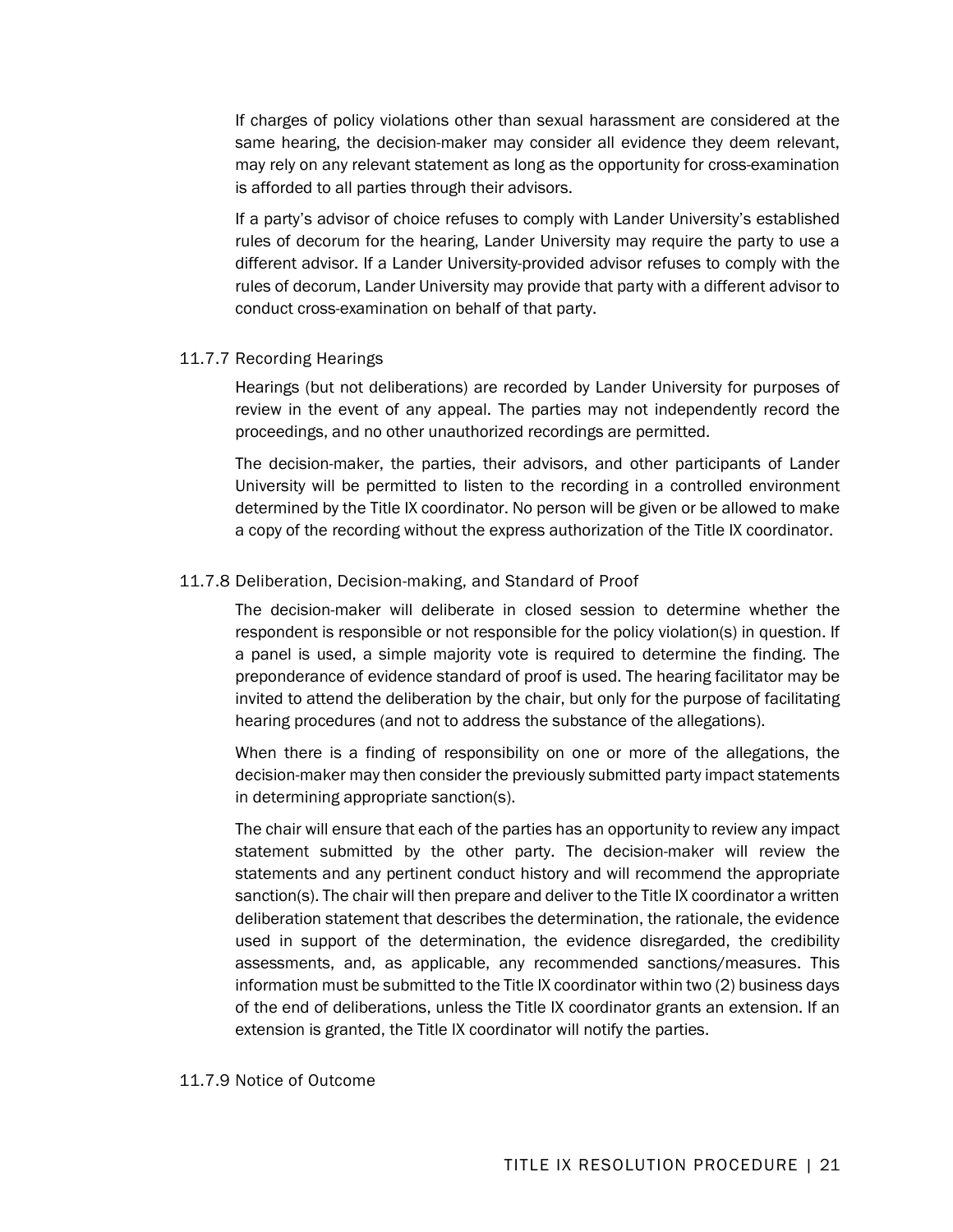Using the deliberation statement, the Title IX coordinator will work with the chair to prepare a notice of outcome. The Title IX coordinator will then share the notice of outcome, including the final determination, rationale, and any applicable sanction(s) with the parties and their advisors within five (5) business days of receipt of the decision-maker's deliberation statement.

The notice of outcome will then be simultaneously shared with the parties. Notification will be made in writing and may be delivered by one or more of the following methods: in person, mailed to the local or permanent address of the parties as indicated in official Lander University records, or emailed to the parties' Lander University-issued email or an otherwise verified email address. Once mailed, emailed, and/or received in-person, notice will be presumptively delivered.

The notice of outcome will identify the specific policy reported to have been violated, including the relevant policy section, and will contain a description of the procedural steps taken by Lander University from the receipt of the misconduct report to the determination, including any and all notifications to the parties, interviews with parties and witnesses, site visits, methods used to obtain evidence, and hearings held.

The notice of outcome will specify the finding on each alleged policy violation; the findings of fact that support the determination; the conclusions regarding the application of the relevant policy to the facts at issue; a statement of, and the rationale for, the result of each allegation to the extent that Lander University is permitted to share such information under state or federal law; any sanctions issued that Lander University is permitted to share according to state or federal law; and any remedies provided to the complainant that would ensure access to Lander University educational or employment programs or activities, to the extent that Lander University is permitted to share such information under state or federal law (this information is not typically shared with the respondent unless the remedy directly relates to the respondent). The notice of outcome will also include information on the date on which Lander University will consider the results to be final, any changes that occur prior to finalization, and the relevant procedures and bases for any available appeal options.

#### 11.8 Appeals

Any party may file a request for appeal, in writing, to the Title IX coordinator within five (5) business days of the delivery of the notice of outcome. A three-member appeal panel chosen from the pool will be designated by the Title IX coordinator. No appeal decisionmaker will have been involved in the prior determination process, including any dismissal appeal that may have been heard earlier in the process. A voting chair of the appeal panel will be designated by the Title IX coordinator. The request for appeal will be forwarded to the appeal panel chair for consideration to determine if the request meets the grounds for appeal (a review for standing). This review is not a review of the merits of the appeal but is solely a determination as to whether the request meets the grounds for appeal and has been filed in a timely manner.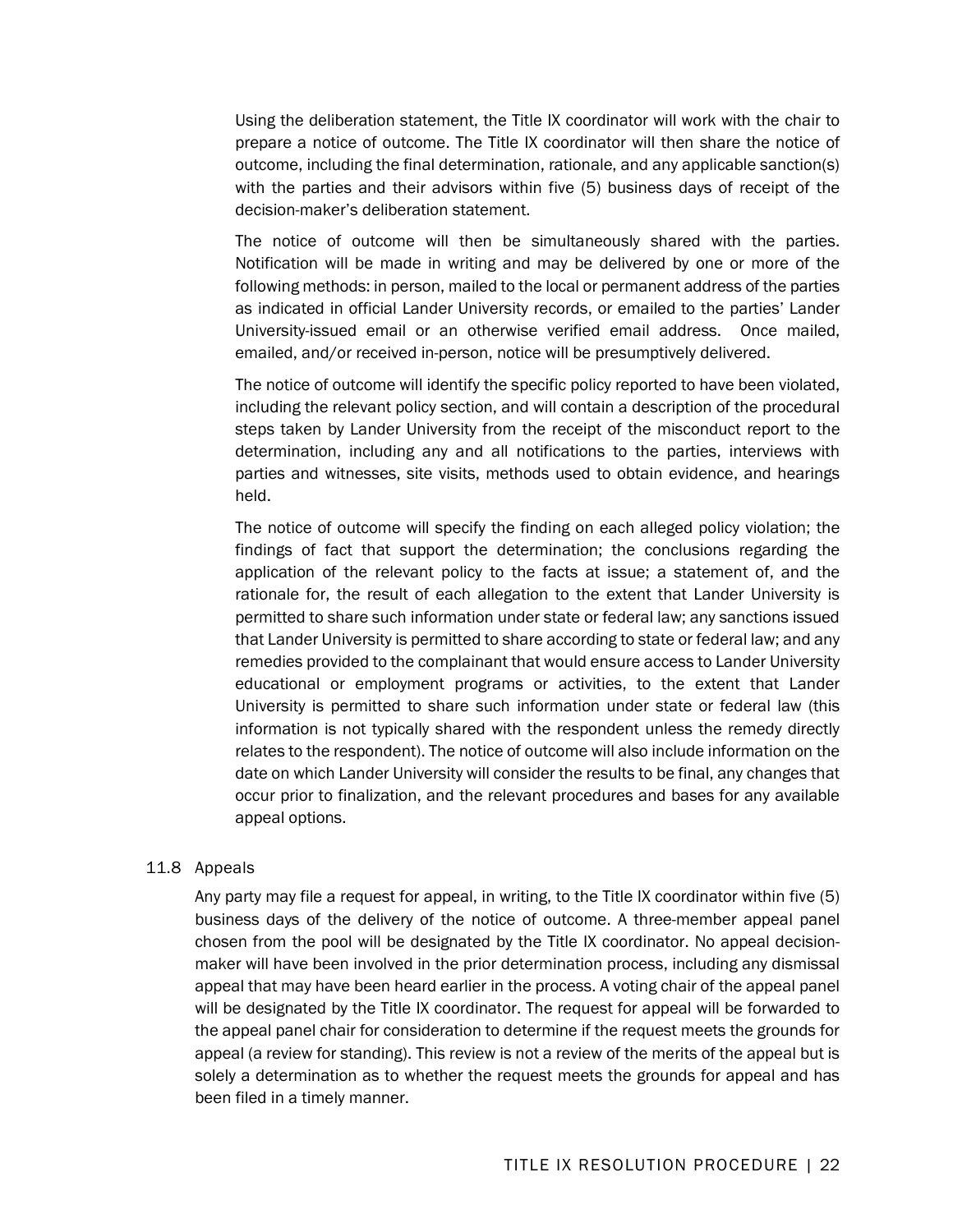#### 11.8.1 Grounds for Appeal

Appeals are limited to the following grounds:

- Procedural error(s): A procedural irregularity affected the outcome of the matter.
- New evidence: New evidence has been discovered that was not reasonably available at the time on the determination of responsibility or dismissal.
- Conflict of interest: A conflict of interest on the part of a Title IX coordinator, an investigator who compiled the evidence, or a decision-maker that affected the outcome.

If any of the grounds in the request for appeal do not meet the grounds for appeal in this policy, that request will be denied by the appeal panel chair and the parties and their advisors will be notified, in writing, of the denial and the rationale.

If any of the grounds in the request for appeal meet the grounds for appeal in this policy, then the appeal panel chair will notify the other party and their advisors, the Title IX coordinator, and, when appropriate, the investigator decision-maker.

The other party and their advisors, the Title IX coordinator, and, when appropriate, the investigator and/or the original decision-maker will be mailed, emailed, and/or provided a hard copy of the request with the approved grounds and then will have three (3) business days to submit a response to the portion of the appeal that was approved and involves them. All responses will be forwarded by the appeal panel chair to all parties for review and comment.

The non-appealing party (if any) may also choose to raise a new ground for appeal at this time. If so, that appeal would be reviewed for standing by the appeal panel chair and either be denied or approved. If approved, it would be forwarded to the party who initially requested the appeal, the investigator, and/or original decision-maker, as necessary, who will have three (3) business days to submit their responses, which would then be circulated for review and comment by all parties.

Neither party may submit a new request for appeal after this time period. The appeal panel chair will collect any additional information needed. All documentation regarding the approved grounds for appeal and the subsequent responses will be shared with the appeal panel, and the appeal panel will render a decision in no more than seven (7) business days, barring exigent circumstances. All decisions of the appeal panel will be based on the preponderance of the evidence and will be by majority vote.

#### 11.8.2 Notice of Appeal Outcome

A notice of appeal outcome will be sent to all parties simultaneously, including the decision on each approved ground and the rationale for each decision. The notice of appeal outcome will specify the finding on each ground for appeal, any specific instructions for remand or reconsideration, any sanctions that may result and that Lander University is permitted to share according to state or federal law, and the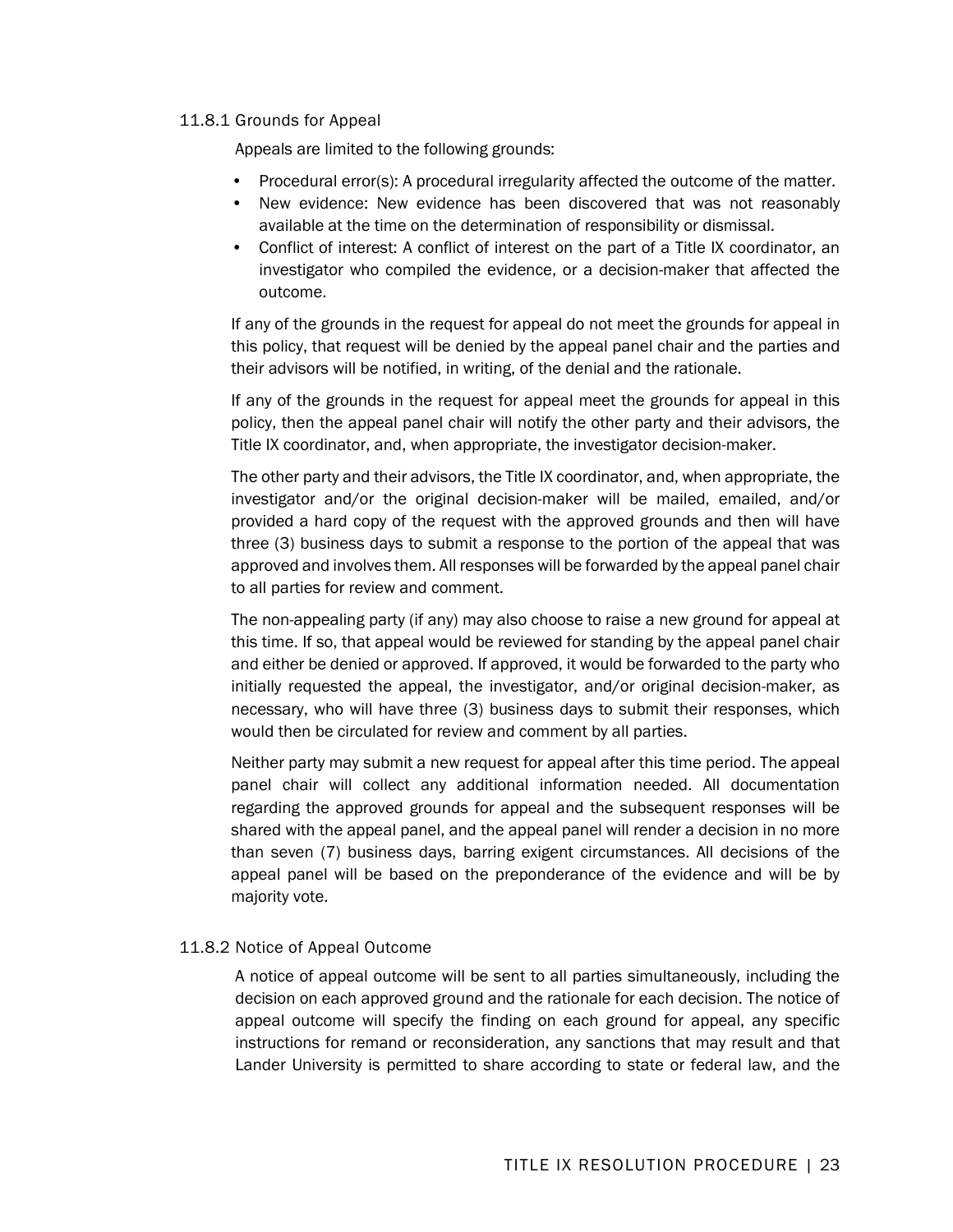rationale supporting the essential findings to the extent that Lander University is permitted to share under state or federal law.

Notification will be made in writing and may be delivered by one or more of the following methods: in person, mailed to the local or permanent address of the parties as indicated in official institutional records, or emailed to the parties' Lander University-issued email or an otherwise verified email address. Once mailed, emailed, and/or received in-person, notice will be presumptively delivered.

## 11.8.3 Sanctions Status During the Appeal

Any sanctions imposed as a result of the determination hearing are stayed during the appeal process. Supportive measures may be reinstated, subject to the same supportive measure procedures above. If any of the sanctions were to be implemented immediately post-hearing, then emergency removal procedures (detailed above) for a hearing on the justification for doing so must occur within 48 hours of implementation. Lander University may still place holds on official transcripts, diplomas, graduations, and course registration pending the outcome of an appeal when the original sanctions included separation from Lander University.

#### 11.8.4 Appeal Considerations

- Decisions on the appeal are to be deferential to the original decision, making changes to the finding only if there was a clear error and to the sanction(s)/responsive action(s) only if there is a compelling justification to do so.
- An appeal is not intended to provide for a full re-hearing (de novo) of the allegation(s). In most cases, an appeal will be confined to a review of the written documentation or record of the original hearing and pertinent documentation regarding the specific grounds for appeal.
- An appeal is not an opportunity for appeal decision-makers to substitute their judgment for that of the original decision-maker because they disagree with the finding and/or sanction(s).
- The appeal panel and chair may consult with the Title IX coordinator for clarification of questions of procedure or rationale, if needed. Documentation of all such consultations will be maintained.
- An appeal granted on the basis of new evidence should typically be remanded to the original investigator and/or decision-maker for reconsideration. Other appeals may be remanded at the discretion of the Title IX coordinator or, in limited circumstances, decided on appeal.
- When an appeal results in no change to the finding or sanction, that decision is final. When an appeal results in a new finding or sanction, that finding or sanction can be appealed one final time on any of the grounds for appeal listed above and in accordance with these procedures.
- In rare cases in which a procedural error cannot be cured by the original decisionmaker (e.g., in the event of bias), the appeal panel may order a new hearing with a new decision-maker.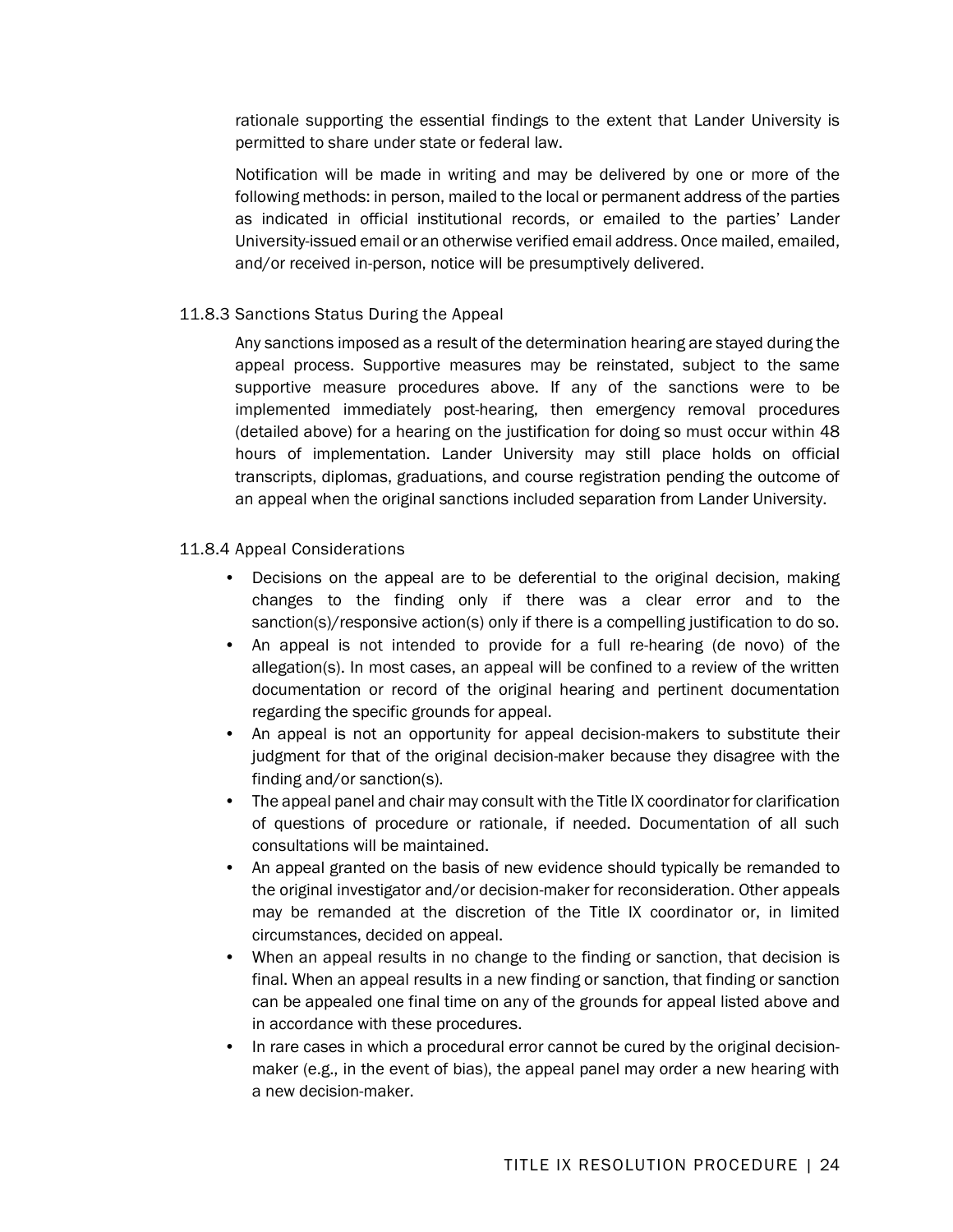• In the event that an appeal results in a respondent's reinstatement to Lander University or resumption of privileges, all reasonable attempts will be made to restore the respondent to their prior status, recognizing that some opportunities lost may be irreparable in the short term.

# 12 Terms

## 12.1 Advisor

A person chosen by a party or appointed by the institution to accompany the party to meetings related to the resolution process, to advise the party on that process, and to conduct cross-examination for the party at the hearing, as applicable.

#### 12.2 Complainant

An individual who alleges or is alleged to have been the victim of conduct that could constitute harassment or discrimination based on a protected class or retaliation for engaging in a protected activity.

#### 12.3 Day

A business day when Lander University is in normal operation.

#### 12.4 Education Program or Activity

Locations, events, or circumstances for which Lander University exercises substantial control over both the respondent and the context in which the sexual harassment or discrimination is alleged to have occurred, including any building owned or controlled by a student organization that is officially recognized by Lander University.

#### 12.5 Final Determination

A conclusion based on the preponderance of evidence that the alleged conduct occurred and whether it did or did not violate policy.

#### 12.6 Finding

A conclusion based on the preponderance of evidence that the conduct did or did not occur, as alleged.

#### 12.7 Formal Complaint

A document filed/signed by a complainant or the Title IX coordinator alleging harassment or discrimination based on a protected class or in retaliation for engaging in a protected activity against a respondent and requesting that Lander University investigate the allegation.

#### 12.8 Formal Grievance Process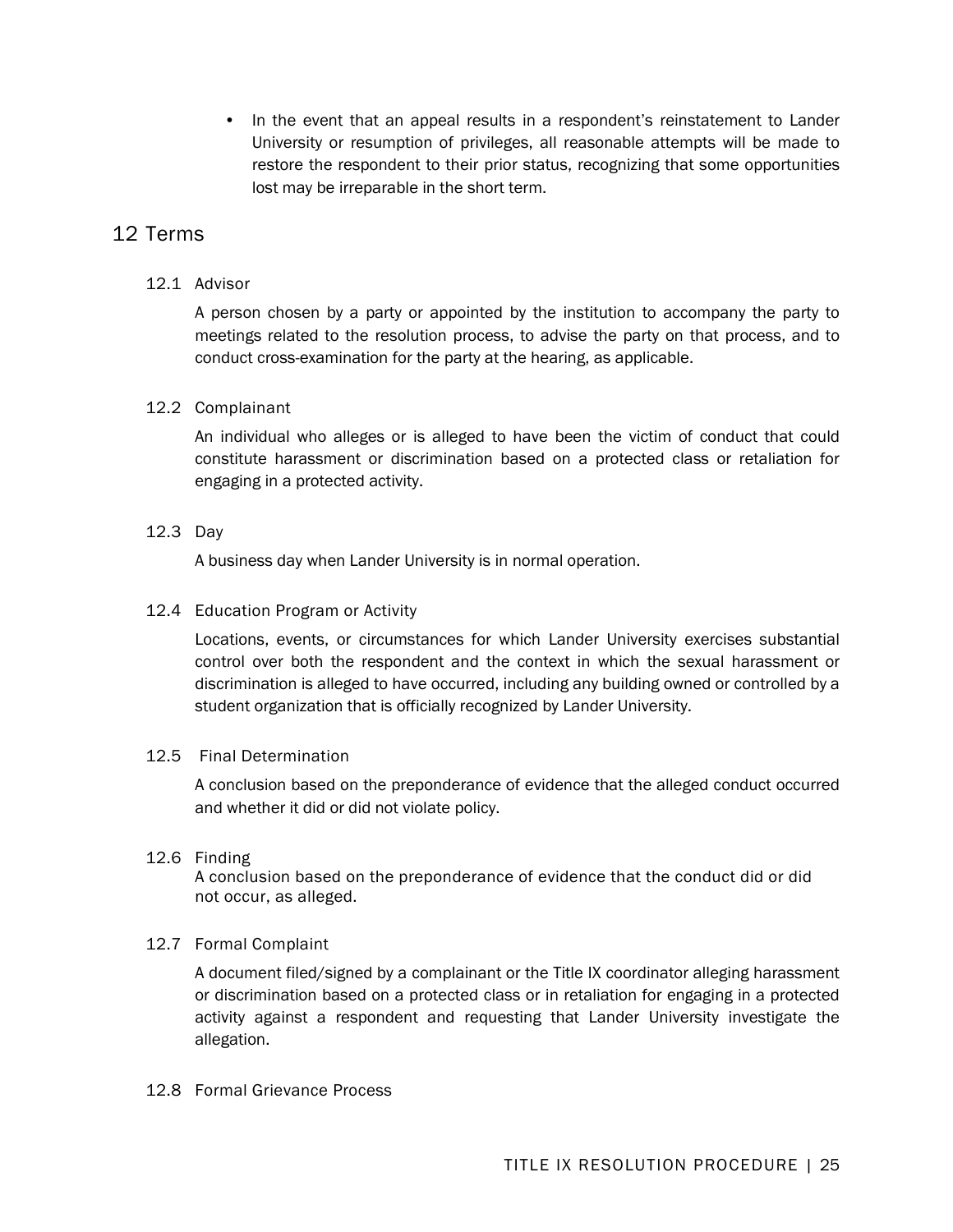A method of formal resolution designated by Lander University to address conduct that falls within the policies included below, and that complies with the requirements of 34 CFR Part 106.45.

#### 12.9 Grievance Process Pool

Also referred to as "the pool," and includes any investigators, hearing officers, appeal officers, and advisors who may perform any or all of these roles (although not at the same time or with respect to the same case).

#### 12.10 Hearing Decision-Maker or Panel

Person or persons who have decision-making and sanctioning authority within Lander University's formal grievance process.

#### 12.11 Investigator

The person or persons charged by Lander University with gathering facts about an alleged violation of this policy, assessing relevance and credibility, synthesizing the information, and compiling this information into an investigation report and file of directly related evidence.

#### 12.12 Notice

An employee, student, or third-party who informs the Title IX coordinator or other official with authority of the alleged occurrence of harassing, discriminatory, and/or retaliatory conduct.

#### 12.13 Parties

Complainant(s) and respondent(s), collectively.

#### 12.14 Preponderance of Evidence

Whether it is more likely than not that the respondent violated the policy, as alleged.

#### 12.15 Remedies

Post-finding actions directed to the complainant and/or the community as mechanisms to address safety, prevent recurrence, and restore access to Lander University's educational programs.

#### 12.16 Respondent

An individual who has been reported to have engaged in conduct that could constitute harassment or discrimination based on a protected class or for retaliation for engaging in a protected activity.